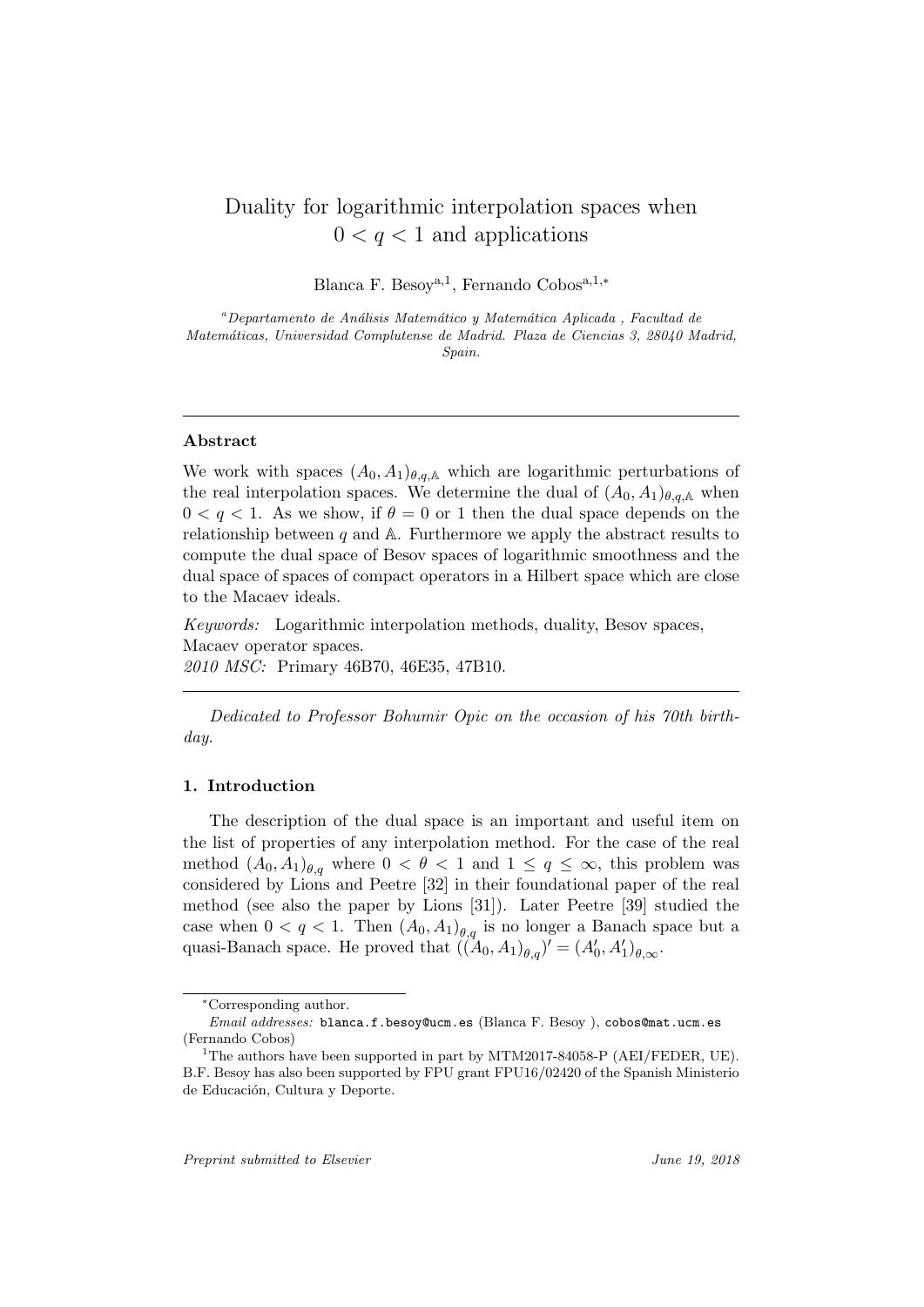Some applications of the ideas of real interpolation have required to consider logarithmic perturbations of the real method  $(A_0, A_1)_{\theta, q, \mathbb{A}}$ , quasinormed by

$$
\|a\|_{(A_0,A_1)_{\theta,q,\mathbb{A}}} = \left(\int_0^\infty [t^{-\theta} \ell^{\mathbb{A}}(t) K(t,a)]^q \frac{dt}{t}\right)^{1/q}
$$

where  $\mathbb{A} = (\alpha_0, \alpha_{\infty}) \in \mathbb{R}^2$ ,  $\ell^{\mathbb{A}}(t) = (1 - \log t)^{\alpha_0}$  if  $0 < t \leq 1$ ,  $\ell^{\mathbb{A}}(t) =$  $(1 + \log t)^{\alpha_{\infty}}$  if  $1 < t < \infty$  and  $K(t, a)$  is the Peetre's K-functional. See the papers by Evans and Opic [23], Evans, Opic and Pick [24], Edmunds and Opic [21], Cobos and Segurado [17] and the references given there. Now  $\theta$ can also take the limit values 0 and 1, producing spaces very close to  $A_1$  if  $\theta = 1$  and very close to  $A_0$  if  $\theta = 0$ . Consider, for example, the couple of Lebesgue spaces  $(L_{p_0}, L_{p_1})$ . Applying to this couple the real method we can only obtain Lebesgue and Lorentz spaces, but using the method  $(\cdot, \cdot)_{\theta,q,\mathbb{A}}$  we can also get Lorentz-Zygmund spaces.

If  $0 < \theta < 1, \mathbb{A} \in \mathbb{R}^2$  and  $1 \leq q \leq \infty$  (respectively,  $0 < q < 1$ ) the dual of  $(A_0, A_1)_{\theta, q, \mathbb{A}}$  follows from the general results of Persson [40] (respectively, Cobos [7]). The dual spaces of  $(A_0, A_1)_{1,q,\mathbb{A}}$  and  $(A_0, A_1)_{0,q,\mathbb{A}}$  have been described by Cobos and Segurado [17] when  $1 \leq q \leq \infty$ . In this paper we continue those investigations by studying the case  $0 < q < 1$  and determining the dual of  $(A_0, A_1)_{1,q,\mathbb{A}}$  and  $(A_0, A_1)_{0,q,\mathbb{A}}$  in terms of the K-functional.

The main feature of our results is that the parameter  $q$  always appears in the exponent of the logarithms of the resulting spaces. This is a remarkable difference with respect to the results of [17]. On the other hand, it makes sense to point out a connection between these abstract results, given by Theorem 4.3 below, and those on associate spaces of generalized Lorentz-Zygmund spaces given in [38, Theorem 6.6 (ii)]. See Remark 4.5 below.

The duality results are given in Section 4. They require the description of the logarithmic spaces in terms of the J-functional that we establish in the previous Section 3. These results of equivalence are of independent interest and complement those proved by Cobos and Segurado [17, Section 3].

In the last two sections of the paper we show applications of the duality results to function spaces and to operator spaces. In Section 5, among other things, we study the dual of the Besov spaces  $\mathbf{B}_{p,q}^{0,b}$  defined by using the modulus of smoothness associated to  $L_p$  (1 <  $p \leq \infty$ ), having classical smoothness 0 and logarithmic smoothness with exponent b. These spaces of smoothness close to zero are attracting considerable attention lately (see, for example, [5, 9, 12, 11]). With the help of logarithmic Lispchitz spaces  $\text{Lip}_{p,q}^{(1,-\alpha)}$  (see [27, 28]), Cobos and Domíngez [9] have described the dual of  $\mathbf{B}_{p,q}^{0,b}$  if  $1 \leq q < \infty$ . We consider here the case  $0 < q < 1$ . On the contrary to the case  $1 \leq q < \infty$ , if  $0 < q < 1$  we show that the Lipschitz space involved in the description of the dual has logarithmic smoothness that changes with q. In particular, when  $b = 0$  we show that the dual of  $\mathbf{B}_{p,q}^0$  is isomorphic to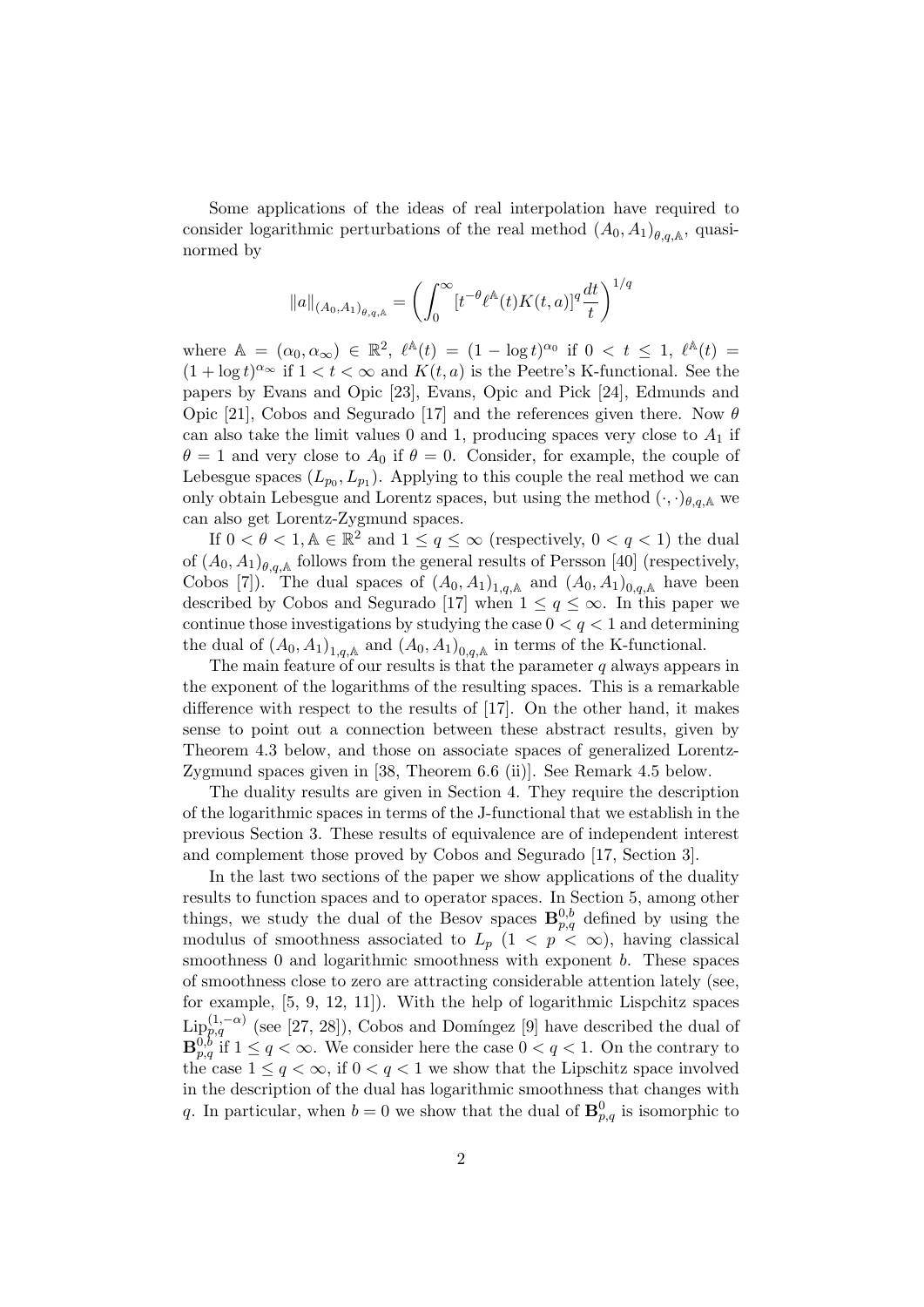Lip<sup> $(1,-1/q)$ </sup> for  $0 < q < 1$ .

In last Section 6 we consider two scales of spaces of compact operators on a Hilbert space related to the Macaev ideals (see [33, 25]) and we describe the duality relationships between them.

#### 2. Logarithmic interpolation methods

Let  $\bar{A} = (A_0, A_1)$  be a *Banach couple*, that is to say two Banach spaces  $A_0$ ,  $A_1$  which are continuously embedded in some Hausdorff topological vector space. For  $t > 0$ , the *Peetre's K- and J-functionals* are defined by

$$
K(t, a) = K(t, a; A_0, A_1) = \inf \{ ||a_0||_{A_0} + t ||a_1||_{A_1} : a = a_0 + a_1, a_j \in A_j, j = 0, 1 \}
$$

where  $a \in A_0 + A_1$  and

$$
J(t,a) = J(t,a;A_0,A_1) = \max\{\|a\|_{A_0}, t\,\|a\|_{A_1}\},\ a \in A_0 \cap A_1.
$$

Observe that  $K(1, \cdot)$  is the norm of  $A_0 + A_1 = \Sigma(\overline{A})$  and  $J(1, \cdot)$  the norm of  $A_0 \cap A_1 = \Delta(\bar{A}).$ 

Let  $\ell(t) = 1+|\log t|, \, \ell(\ell(t)) = 1+ \log(1+|\log t|)$  and for  $\mathbb{A} = (\alpha_0, \alpha_\infty) \in \mathbb{R}^2$ put

$$
\ell^{\mathbb{A}}(t) = \ell^{(\alpha_0, \alpha_{\infty})}(t) = \begin{cases} \ell^{\alpha_0}(t) & \text{if } 0 < t \le 1, \\ \ell^{\alpha_{\infty}}(t) & \text{if } 1 < t < \infty, \end{cases}
$$

and define  $\ell\ell^{\mathbb{A}}(t)$  similarly. We also put  $-\mathbb{A} = (-\alpha_0, -\alpha_\infty)$ .

Given  $0 \le \theta \le 1, 0 < q \le \infty$  and  $\mathbb{A} \in \mathbb{R}^2$ , the *logarithmic interpolation* space  $(A_0, A_1)_{\theta, q, \mathbb{A}}$  consists of all  $a \in A_0 + A_1$  such that

$$
||a||_{(A_0,A_1)_{\theta,q,\mathbb{A}}} = \left(\int_0^\infty [t^{-\theta} \ell^{\mathbb{A}}(t) K(t,a)]^q \frac{dt}{t}\right)^{1/q} < \infty
$$

(as usual the integral should be replaced by the supremum when  $q = \infty$ ). The space  $(A_0, A_1)_{\theta, q, \mathbb{A}}$  turns out to be a Banach space provided that  $1 \leq$  $q \leq \infty$  and a quasi-Banach space if  $0 < q < 1$  (see [23, 24, 17]).

For  $0 < \theta < 1$  and  $\mathbb{A} = (0,0)$ , the space  $(A_0, A_1)_{\theta, q, \mathbb{A}}$  coincides with the real interpolation space  $(A_0, A_1)_{\theta,q}$  realized as a K-space (see [3, 42, 2, 4]). If  $0 < \theta < 1$  and  $\mathbb{A} \neq (0,0)$ , then  $(A_0, A_1)_{\theta,q,\mathbb{A}}$  is a special case of the real method with a function parameter (see [26, 40]). In these two cases, the properties of the spaces  $(A_0, A_1)_{\theta, q, \mathbb{A}}$  are well-known. Concerning the remaining cases, namely  $\theta = 0$  and  $\theta = 1$ , it is enough to study just one of the two because  $K(t, a; A_0, A_1) = tK(t^{-1}, a; A_1, A_0)$  and therefore

$$
(A_0, A_1)_{0,q,(\alpha_0,\alpha_\infty)} = (A_1, A_0)_{1,q,(\alpha_\infty,\alpha_0)}.\tag{2.1}
$$

Subsequently we focuss on the case  $\theta = 1$ .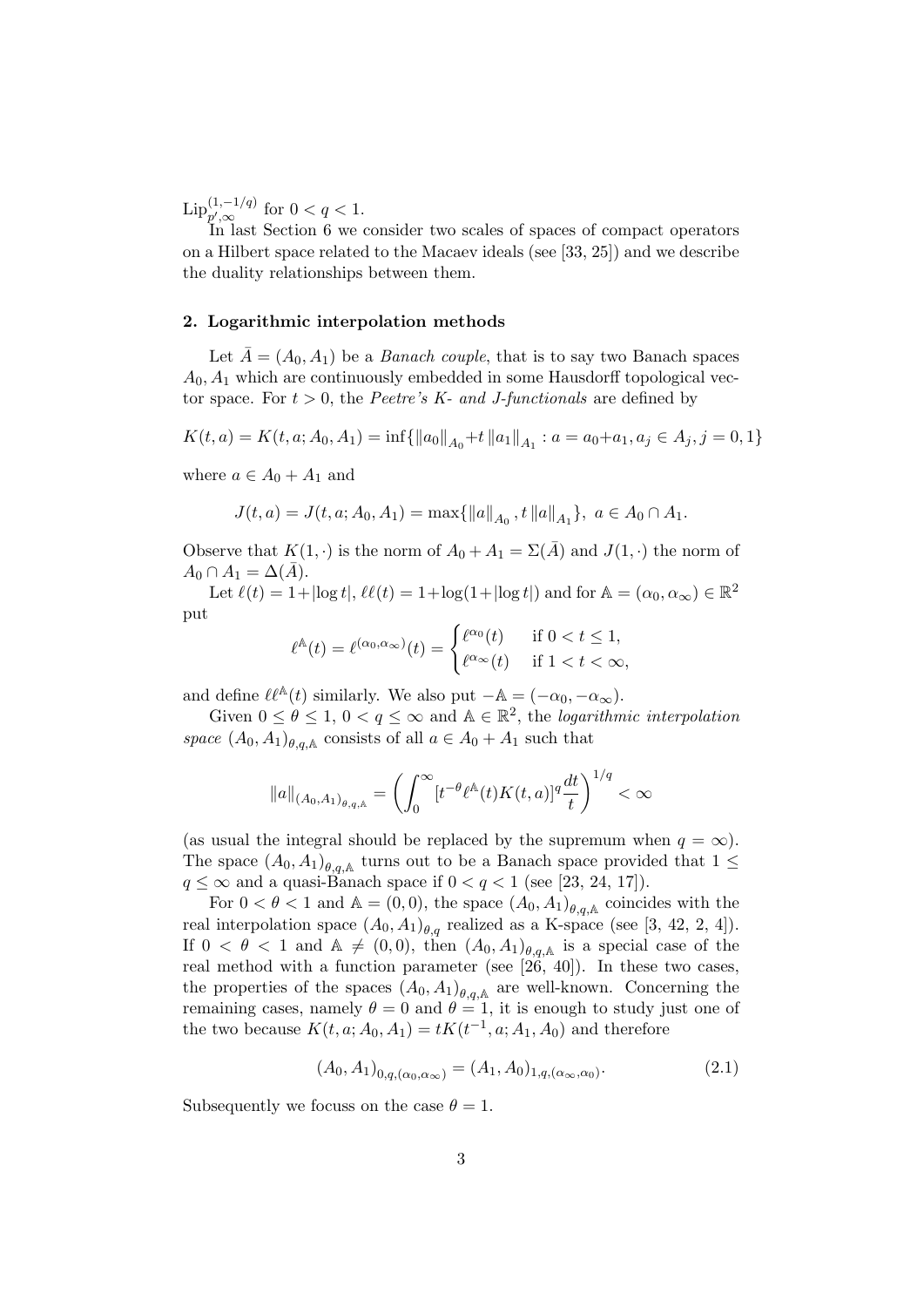In order to avoid that  $(A_0, A_1)_{1,q,\mathbb{A}} = \{0\}$  we should assume

$$
\begin{cases} \alpha_0 + 1/q < 0 \quad \text{if } 0 < q < \infty, \\ \alpha_0 \le 0 & \text{if } q = \infty, \end{cases} \tag{2.2}
$$

(see [24, Theorem 2.2]). If  $\alpha_0 = -1/q$  and  $0 < q < \infty$ , we still get a non-trivial space if we replace  $\ell^{(-1/q,\alpha_{\infty})}(t)$  by  $\ell^{(-1/q,\alpha_{\infty})}(t) \ell^{(\beta_0,\beta_{\infty})}(t)$  with  $\mathbb{B} = (\beta_0, \beta_{\infty}) \in \mathbb{R}^2$  and  $\beta_0 + 1/q < 0$ . This leads to the space  $(A_0, A_1)_{1,q,\mathbb{A},\mathbb{B}}$ formed by all those  $a \in A_0 + A_1$  which have a finite quasi-norm

$$
||a||_{(A_0,A_1)_{1,q,\mathbb{A},\mathbb{B}}} = \left(\int_0^\infty [t^{-1}\ell^{\mathbb{A}}(t)\ell\ell^{\mathbb{B}}(t)K(t,a)]^q\frac{dt}{t}\right)^{1/q}.
$$

Under the above mentioned assumptions, i.e.

$$
\begin{cases} \alpha_0 + 1/q < 0, \text{ or } \alpha_0 = -1/q \text{ and } \beta_0 + 1/q < 0 \quad \text{if } q < \infty, \\ \alpha_0 < 0, \text{ or } \alpha_0 = 0 \text{ and } \beta_0 \le 0 \quad \text{if } q = \infty, \end{cases} \tag{2.3}
$$

it turns out that  $\left(\int_0^\infty [\min(1, t)t^{-1} \ell^{\mathbb{A}}(t) \ell \ell^{\mathbb{B}}(t)]^q \frac{dt}{t}\right)^{1/q} < \infty$ . Hence, using that

$$
\min(1, t)K(1, a) \le K(t, a) \text{ for } a \in A_0 + A_1
$$

and

$$
K(t, a) \le \min(1, t)J(1, a) \text{ for } a \in A_0 \cap A_1,
$$

we derive that

$$
A_0 \cap A_1 \hookrightarrow (A_0, A_1)_{1,q,\mathbb{A},\mathbb{B}} \hookrightarrow A_0 + A_1
$$

where  $\leftrightarrow$  means continuous embedding.

It is easy to check that the quasi-norm of  $(A_0, A_1)_{1,q,\mathbb{A},\mathbb{B}}$  is equivalent to

$$
\|a\|_{(A_0,A_1)_{1,q,{\mathbb{A}}, {\mathbb{B}}}^{\diamondsuit}} = \left(\sum_{m=-\infty}^{\infty} [2^{-m}\ell^{\mathbb{A}}(2^m)\ell\ell^{\mathbb{B}}(2^m)K(2^m,a)]^q\right)^{1/q}
$$

(the  $\ell_q$ -quasi-norm should be replaced by the  $\ell_\infty$ -quasi-norm if  $q = \infty$ ).

Subsequently, we follow the usual notation concerning the symbols  $\lesssim$ and  $\sim$ : If X and Y are quantities depending on certain parameters, we put  $X \leq Y$  if  $X \leq cY$  with a constant c independent of the parameters. We put  $X \sim Y$  if  $X \leq Y$  and  $Y \leq X$ . A similar notation is used for quasi-norms.

When  $A_1 \hookrightarrow A_0$  with the embedding having norm less than or equal to 1, then  $K(t, a) = ||a||_{A_0}$  for  $t \ge 1$ . If  $\mathbb{A} = (\alpha_0, \alpha_\infty)$  and q satisfy (2.2), we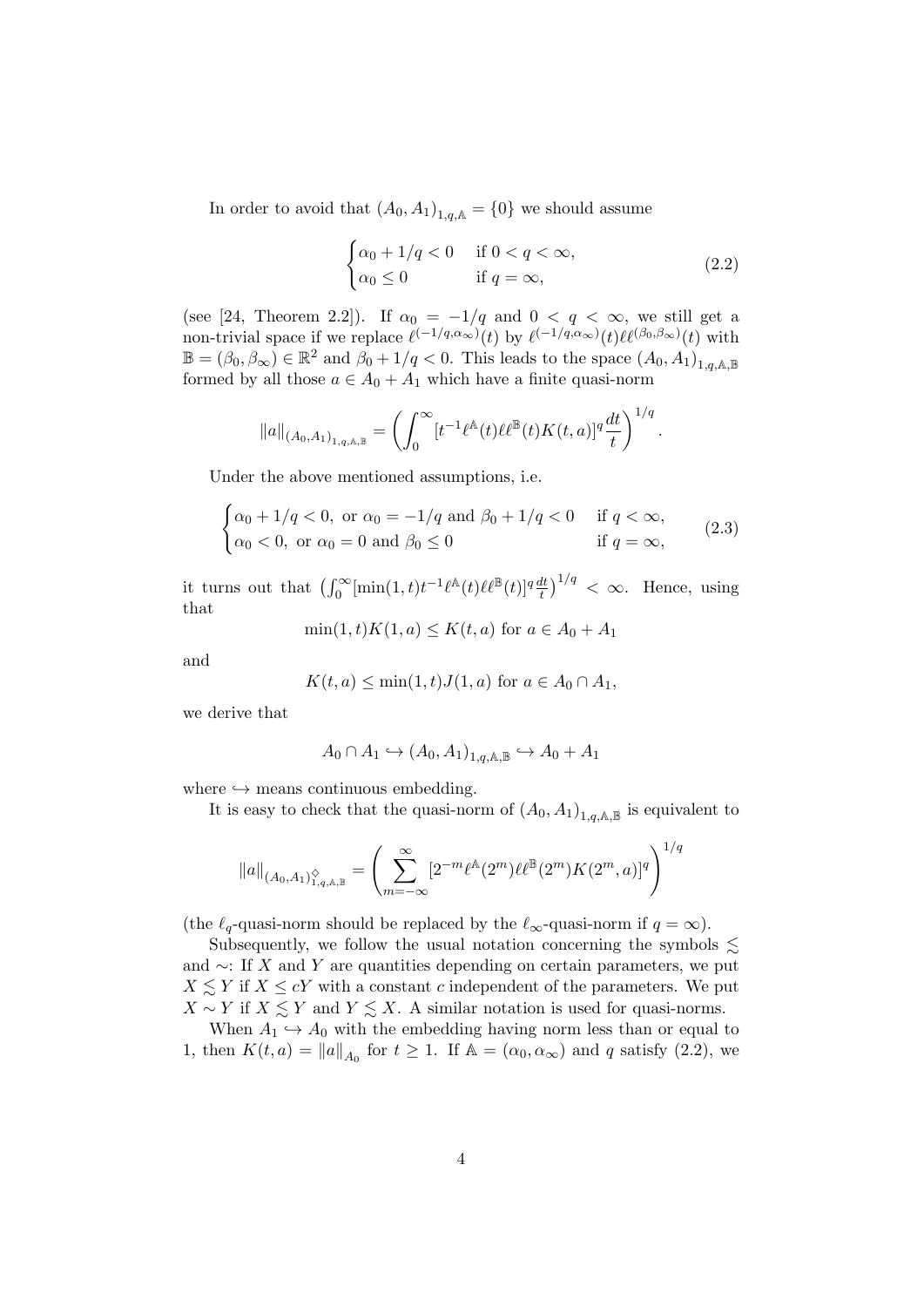have

$$
\begin{aligned}\n\left(\int_{1}^{\infty} [t^{-1}\ell^{\alpha_{\infty}}(t)K(t,a)]^{q} \frac{dt}{t}\right)^{1/q} &= \|a\|_{A_{0}} \left(\int_{1}^{\infty} [t^{-1}\ell^{\alpha_{\infty}}(t)]^{q} \frac{dt}{t}\right)^{1/q} \\
&\leq c \|a\|_{A_{0}} \left(\int_{0}^{1} \ell^{\alpha_{0}q}(t) \frac{dt}{t}\right)^{1/q} \\
&\leq c \left(\int_{0}^{1} [t^{-1}(1-\log t)^{\alpha_{0}} K(t,a)]^{q} \frac{dt}{t}\right)^{1/q}\n\end{aligned}
$$

where we have used in the last inequality that  $t^{-1}K(t, a)$  is a non-increasing function with  $K(1, a) = ||a||_{A_0}$ . Whence, we obtain

$$
\|a\|_{(A_0, A_1)_{1,q,\mathbb{A}}} \sim \left(\int_0^1 \left[\frac{K(t,a)}{t(1-\log t)^{-\alpha_0}}\right]^q \frac{dt}{t}\right)^{1/q}.\tag{2.4}
$$

Equivalence (2.4) shows the connection between logarithmic interpolation spaces and the so-called *limiting real interpolation spaces*, studied in [14, 8, 9, 12] among other papers.

If  $A_0 \hookrightarrow A_1$ , with the embedding having norm less than or equal to 1, then  $K(t, a) = t ||a||_{A_1}$  for  $0 < t \leq 1$ . In this case if  $\mathbb{A} = (\alpha_0, \alpha_\infty)$  and q satisfy  $(2.2)$ , then

$$
\|a\|_{(A_0,A_1)_{1,q,\mathbb{A}}} \sim \left(\int_1^\infty \left[\frac{K(t,a)}{t(1+\log t)^{-\alpha_\infty}}\right]^q \frac{dt}{t}\right)^{1/q} \tag{2.5}
$$

because

$$
\left(\int_0^1 [t^{-1}\ell^{\alpha_0}(t)K(t,a)]^q \frac{dt}{t}\right)^{1/q} = ||a||_{A_1} \left(\int_0^1 \ell^{\alpha_0 q}(t) \frac{dt}{t}\right)^{1/q}
$$
  

$$
\leq c ||a||_{A_1} \left(\int_1^\infty [t^{-1}\ell^{\alpha_\infty}(t)]^q \frac{dt}{t}\right)^{1/q}
$$
  

$$
\leq c \left(\int_1^\infty [t^{-1}\ell^{\alpha_\infty}(t)K(t,a)]^q \frac{dt}{t}\right)^{1/q}.
$$

To establish some important points of the theory of the spaces  $(A_0, A_1)_{1,q,\mathbb{A}}$ the following J-spaces are useful. Assume that

$$
\begin{cases} \alpha_{\infty} > 0, \text{ or } \alpha_{\infty} = 0 \text{ and } \beta_{\infty} \ge 0 & \text{if } 0 < q \le 1, \\ \alpha_{\infty} - 1/q' > 0, \text{ or } \alpha_{\infty} = 1/q' \text{ and } \beta_{\infty} - 1/q' > 0 & \text{if } 1 < q \le \infty, \end{cases}
$$
 (2.6)

where  $1/q + 1/q' = 1$  if  $1 \le q \le \infty$ . The space  $(A_0, A_1)_{1,q,\mathbb{A},\mathbb{B}}^J$  is formed by all those  $a \in A_0 + A_1$  for which there exists  $(u_m)_{m \in \mathbb{Z}} \subseteq A_0 \cap A_1$  such that

$$
a = \sum_{m=-\infty}^{\infty} u_m \text{ (convergence in } A_0 + A_1\text{)}
$$
 (2.7)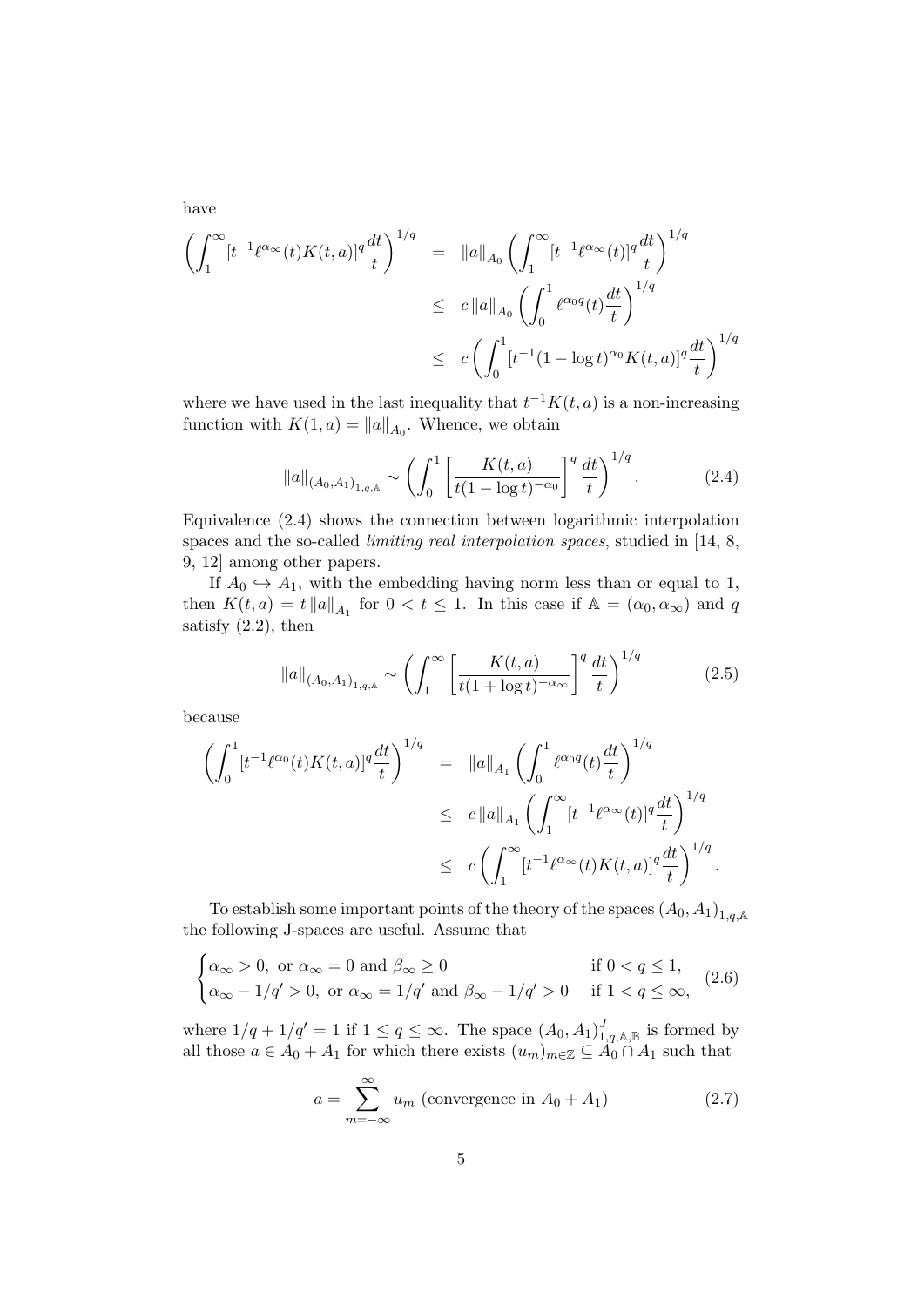and

$$
\left(\sum_{m=-\infty}^{\infty} [2^{-m}\ell^{\mathbb{A}}(2^m)\ell\ell^{\mathbb{B}}(2^m)J(2^m,u_m)]^q\right)^{1/q} < \infty \tag{2.8}
$$

(again, the  $\ell_q$ -quasi-norm should be replaced by the  $\ell_\infty$ -quasi-norm if  $q =$  $\infty$ ). We set

$$
||a||_{(A_0,A_1)_{1,q,{\mathbb{A}}, {\mathbb{B}}}^{J,\diamondsuit}} = \inf \left\{ \left( \sum_{m=-\infty}^{\infty} [2^{-m} \ell^{{\mathbb{A}}} (2^m) \ell \ell^{{\mathbb{B}}} (2^m) J(2^m,u_m)]^q \right)^{1/q} \right\}
$$

where the infimum is taken over all representations  $(u_m)$  satisfying  $(2.7)$  and (2.8). If  $\mathbb{B} = (0,0)$ , we simply write  $(A_0, A_1)_{1,q,\mathbb{A}}^J$ .

Condition (2.6) yields that

$$
\begin{cases}\n\sup_{m\in\mathbb{Z}} \left\{ \min(1, 2^m)\ell^{-\mathbb{A}}(2^m)\ell\ell^{-\mathbb{B}}(2^m) \right\} < \infty & \text{if } 0 < q \le 1, \\
\left( \sum_{m=-\infty}^{\infty} \left[ \min(1, 2^m)\ell^{-\mathbb{A}}(2^m)\ell\ell^{-\mathbb{B}}(2^m) \right]^{q'} \right)^{1/q'} < \infty & \text{if } 1 < q \le \infty.\n\end{cases}\n\tag{2.9}
$$

Hence, if  $a = \sum_{m=-\infty}^{\infty} u_m$  is a representation of a satisfying (2.7), (2.8) and  $1\leq q\leq\infty,$  it follows from the inequality

$$
||u_m||_{A_0+A_1} \le \min(1, 2^{-m}) J(2^m, u_m)
$$

by using Hölder's inequality and (2.9) that the series  $\sum_{m=-\infty}^{\infty} u_m$  is absolutely convergent in  $A_0 + A_1$ . If  $0 < q < 1$ , using Jensen inequality and (2.9) we obtain

$$
\sum_{m=-\infty}^{\infty} \|u_m\|_{A_0+A_1} \leq \sum_{m=-\infty}^{\infty} \min(1, 2^{-m}) J(2^m, u_m)
$$
  

$$
\leq \left(\sum_{m=-\infty}^{\infty} \left(\min(1, 2^{-m}) J(2^m, u_m)\right)^q\right)^{1/q}
$$
  

$$
\leq \sup_{m\in\mathbb{Z}} \left\{\min(1, 2^m) \ell^{-\mathbb{A}} (2^m) \ell \ell^{-\mathbb{B}} (2^m)\right\}
$$
  

$$
\times \left(\sum_{m=-\infty}^{\infty} [2^{-m} \ell^{\mathbb{A}} (2^m) \ell \ell^{\mathbb{B}} (2^m) J(2^m, u_m)]^q\right)^{1/q} < \infty.
$$

These arguments also show that  $(A_0, A_1)_{1,q,\mathbb{A},\mathbb{B}}^J \hookrightarrow A_0 + A_1$ . On the other hand, embedding  $A_0 \cap A_1 \hookrightarrow (A_0, A_1)_{1,q,\mathbb{A},\mathbb{B}}^J$  holds because for any  $a \in A_0 \cap A_1$ we can represent a as  $a = \sum_{m=-\infty}^{\infty} \delta_m^{\hat{0}} a$ , where  $\delta_m^i$  is the Kronecker delta. Hence,

$$
||a||_{(A_0,A_1)_{1,q,{\mathbb{A}}, {\mathbb{B}}}^{J,\diamondsuit}} \leq J(1,a) = ||a||_{A_0 \cap A_1}.
$$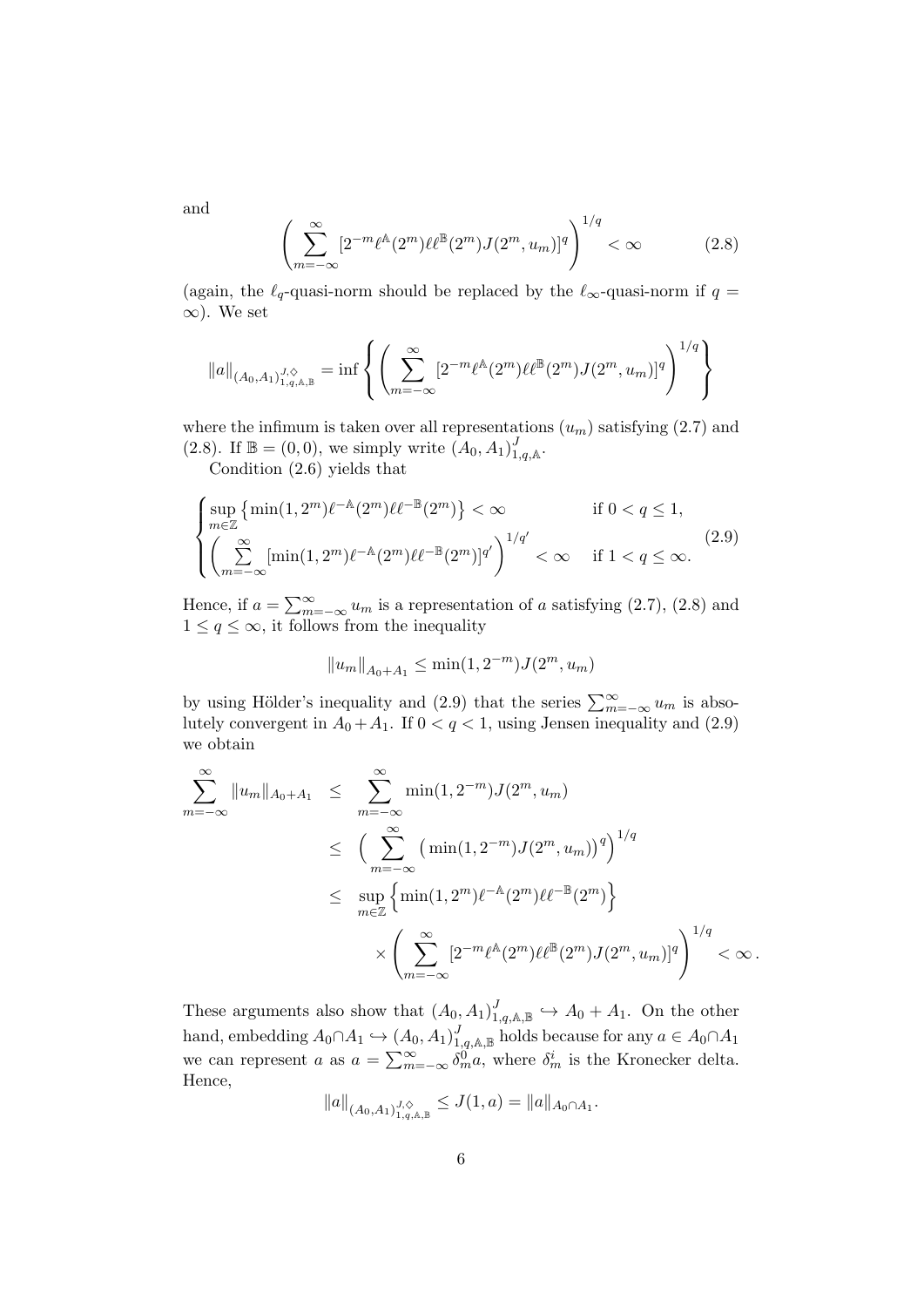If  $1 \leq q \leq \infty$  there is a continuous representation for the J-spaces. It can be established proceeding as in the case of the real method (see [3, Section 3.2]). Hölder's inequality is used in the arguments. The outcome is that  $(A_0, A_1)_{1,q,\mathbb{A},\mathbb{B}}^J$  consists of all those  $a \in A_0 + A_1$  for which there is a strongly measurable function  $u(t)$  with values in  $A_0 \cap A_1$  such that

$$
a = \int_0^\infty u(t) \frac{dt}{t}
$$
 (convergence in  $A_0 + A_1$ )

and

$$
\left(\int_0^\infty [t^{-1}\ell^{\mathbb{A}}(t)\ell\ell^{\mathbb{B}}(t)J(t,u(t))]^q\frac{dt}{t}\right)^{1/q} < \infty.
$$

Moreover

$$
\|a\|_{(A_0,A_1)_{1,q,\mathbb{A},\mathbb{B}}^J} = \inf \left\{ \left( \int_0^\infty [t^{-1} \ell^{\mathbb{A}}(t) \ell \ell^{\mathbb{B}}(t) J(t,u(t))]^q \frac{dt}{t} \right)^{1/q} : a = \int_0^\infty u(t) \frac{dt}{t} \right\}
$$

is an equivalent quasi-norm in  $(A_0, A_1)_{1,q,\mathbb{A},\mathbb{B}}^J$ .

Let  $\Sigma(\bar{A})^{\circ}$  be the closure of  $\Delta(\bar{A})$  in  $\Sigma(\bar{A})$ . We have that

 $a \in \Sigma(\overline{A})^{\circ}$  if and only if  $\min(1, 1/t)K(t, a) \to 0$  as  $t \to 0$  and as  $t \to \infty$ . (2.10)

Indeed, it follows from The fundamental lemma (see [3, Lemma 3.3.2]) that if  $\min(1,1/t)K(t,a) \to 0$  as  $t \to 0$  and as  $t \to \infty$ , then  $a \in \Sigma(\overline{A})^{\circ}$ . Conversely, given any  $a \in \Sigma(\bar{A})^{\circ}$  and any  $\varepsilon > 0$ , we can choose  $b \in \Delta(\bar{A})$  such that  $K(1, a - b) \leq \varepsilon/2$ . Choose  $0 < L < 1$  such that for any  $0 < t < L$  we have  $t||b||_{A_1} \leq \varepsilon/2$ . Then, if  $0 < t < L$ , we obtain

$$
K(t, a) \le K(t, a - b) + K(t, b) \le K(1, a - b) + t ||b||_{A_1} \le \varepsilon.
$$

This establishes that if  $a \in \Sigma(\overline{A})^{\circ}$  then  $K(t, a) \to 0$  as  $t \to 0$ . A similar argument shows that  $t^{-1}K(t, a) \to 0$  as  $t \to \infty$ .

By the construction of the J-space, we have that  $(A_0, A_1)_{1,q,\mathbb{A},\mathbb{B}}^J \subseteq \Sigma(\bar{A})^{\circ}$ , but this is not always the case for the K-space as we show next by means of an example.

**Example 2.1.** Consider the Banach couple of sequence spaces  $\bar{A} = (\ell_1, \ell_\infty)$ , let  $\xi = (1, 1, 1, ...)$ ,  $0 < q \le \infty$  and let  $\mathbb{A} = (\alpha_0, \alpha_\infty) \in \mathbb{R}^2$  such that

$$
\begin{cases} \alpha_0 + 1/q < 0 \text{ and } \alpha_\infty + 1/q < 0 \quad \text{if } 0 < q < \infty, \\ \alpha_0 \le 0 \text{ and } \alpha_\infty \le 0 & \text{if } q = \infty. \end{cases} \tag{2.11}
$$

According to [42, Theorem 1.18.3] we have that  $K(2^m, \xi) = 2^m$  for  $m \in \mathbb{Z}$ . So,  $\xi$  belongs to  $(\ell_1, \ell_\infty)_{1,q,\mathbb{A}}$  because

$$
\|\xi\|_{(\ell_1,\ell_\infty)_{1,q,\mathbb{A}}^\diamondsuit} = \left(\sum_{m=-\infty}^0 \ell^{\alpha_0 q}(2^m) + \sum_{m=1}^\infty \ell^{\alpha_\infty q}(2^m)\right)^{1/q} < \infty.
$$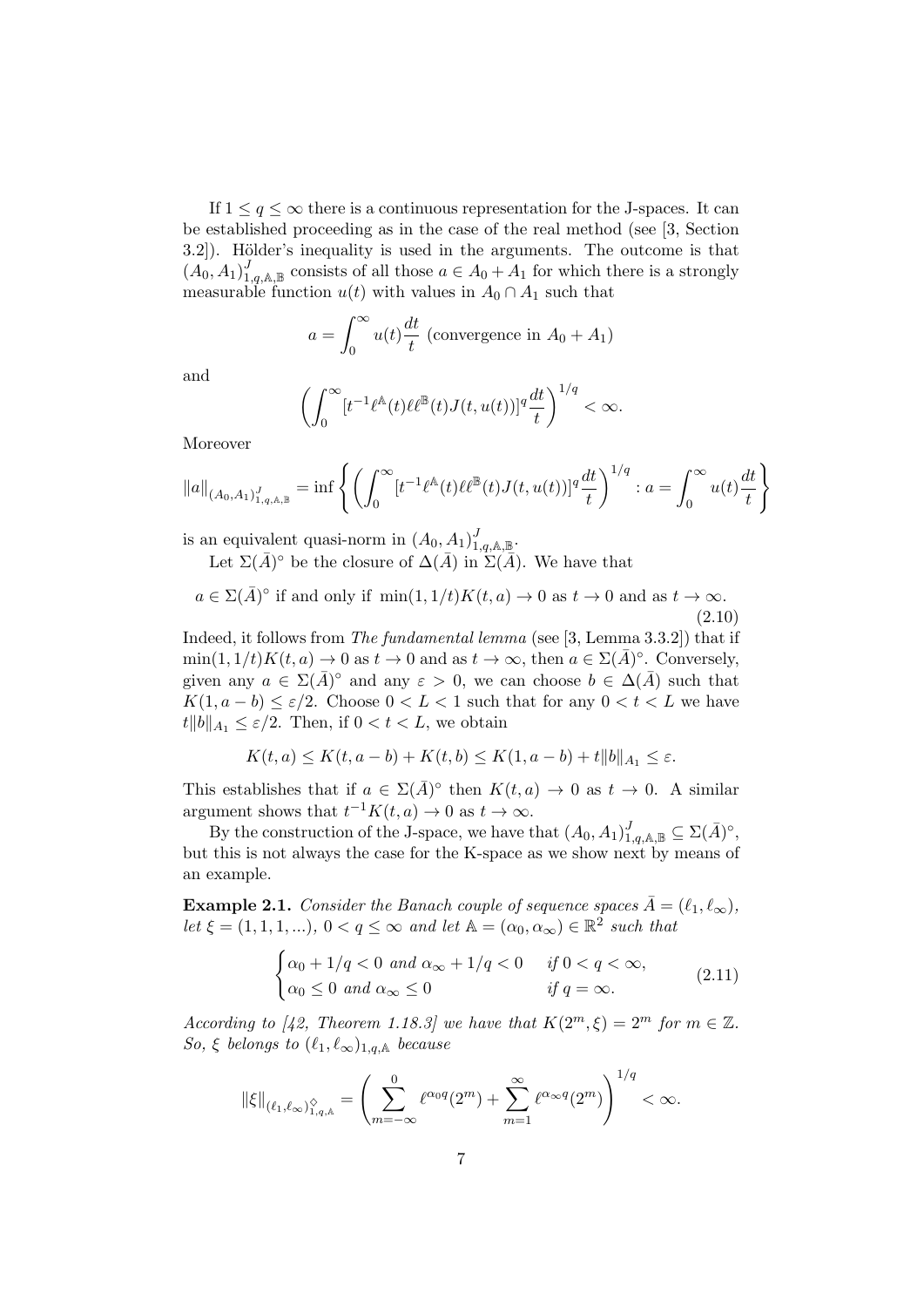However ,

$$
\lim_{t \to \infty} \min(1, 1/t) K(t, \xi) = \lim_{t \to \infty} K(t, \xi) / t = 1.
$$

Outside the rank pointed out for  $\alpha_{\infty}$  in (2.11), the K-space is always contained in  $\Sigma(\bar{A})^{\circ}$  as we show next.

**Lemma 2.2.** Let  $\bar{A} = (A_0, A_1)$  be a Banach couple. Let  $\mathbb{A} = (\alpha_0, \alpha_{\infty}), \mathbb{B} =$  $(\beta_0, \beta_{\infty}) \in \mathbb{R}^2$  and  $0 < q \leq \infty$  satisfying (2.3). Assume in addition that

$$
\begin{cases} \alpha_{\infty} + 1/q > 0, & \text{or } \alpha_{\infty} = -1/q \text{ and } \beta_{\infty} + 1/q \ge 0 & \text{if } 0 < q < \infty, \\ \alpha_{\infty} > 0, & \text{or } \alpha_{\infty} = 0 \text{ and } \beta_{\infty} > 0 & \text{if } q = \infty. \end{cases}
$$
\n(2.12)

Then  $(A_0, A_1)_{1,q,\mathbb{A},\mathbb{B}} \subseteq \Sigma(\overline{A})^{\circ}$ .

PROOF. Let  $a \in (A_0, A_1)_{1,q,\mathbb{A},\mathbb{B}}$ . Then

$$
||a||_{(A_0,A_1)_{1,q,\mathbb{A},\mathbb{B}}} = \left(\int_0^\infty [t^{-1}\ell^{\mathbb{A}}(t)\ell\ell^{\mathbb{B}}(t)K(t,a)]^q\frac{dt}{t}\right)^{1/q} < \infty
$$

but

$$
\int_0^1 [t^{-1}\ell^{\alpha_0}(t)\ell\ell^{\beta_0}(t)]^q \frac{dt}{t} = \infty
$$

and, by (2.12),

$$
\int_1^\infty [\ell^{\alpha_\infty}(t)\ell\ell^{\beta_\infty}(t)]^q\frac{dt}{t}=\infty.
$$

Therefore

$$
K(t, a) \to 0
$$
 as  $t \to 0$  and  $K(t, a)/t \to 0$  as  $t \to \infty$ .

According to (2.10), we conclude that  $a \in \Sigma(\bar{A})^{\circ}$ .

## 3. Equivalence theorems between K- and J-spaces

We start with an auxiliary result. If  $\mathbb{A} = (\alpha_0, \alpha_\infty) \in \mathbb{R}^2$  and  $\lambda \in \mathbb{R}$ , we put  $\mathbb{A}\lambda = (\alpha_0\lambda, \alpha_\infty\lambda)$  and  $\mathbb{A} + \lambda = (\alpha_0 + \lambda, \alpha_\infty + \lambda)$ .

**Lemma 3.1.** Let  $\mathbb{A} = (\alpha_0, \alpha_\infty) \in \mathbb{R}^2$  and  $0 < q \leq 1$  such that  $\alpha_0 + 1/q < 0$ . Put

$$
V(2^{k}) = \left(\sum_{m=-\infty}^{\infty} [\min(1, 2^{m-k}) 2^{-m} \ell^{\mathbb{A}} (2^{m})]^{q}\right)^{1/q}, \ k \in \mathbb{Z}.
$$

Then we have:

(a) If  $\alpha_{\infty} + 1/q > 0$ ,  $V(2^k) \sim 2^{-k} \ell^{A+1/q}(2^k)$ . (b) If  $\alpha_{\infty} + 1/q < 0$ ,  $V(2^k) \sim 2^{-k} \ell^{(\alpha_0 + 1/q, 0)}(2^k)$ .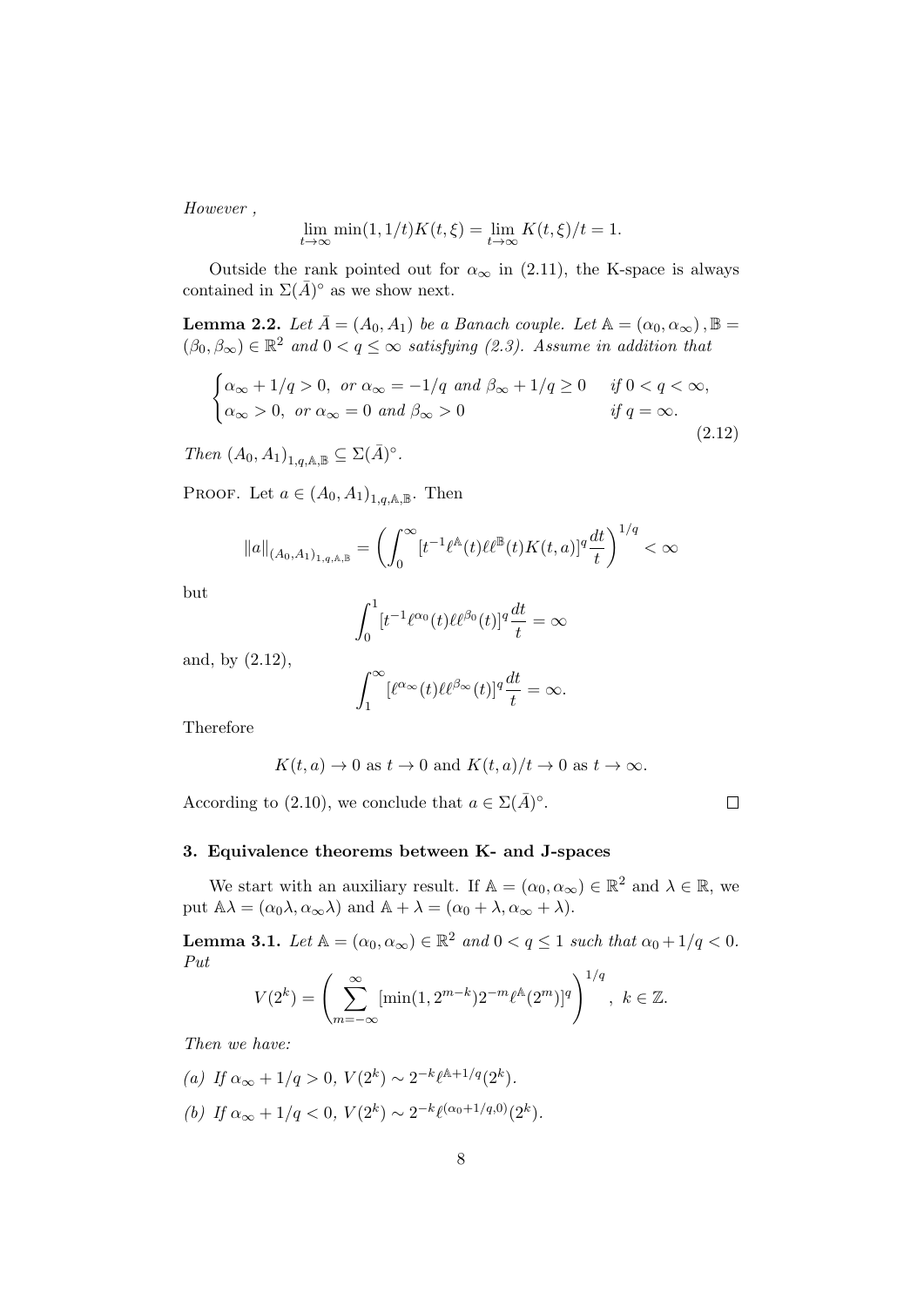$$
(c) \ \text{If } \alpha_{\infty} + 1/q = 0, \ V(2^k) \sim \begin{cases} 2^{-k} \ell^{\alpha_0 + 1/q}(2^k) & \text{if } k \le 0, \\ 2^{-k} \ell \ell^{1/q}(2^k) & \text{if } k > 0. \end{cases}
$$

PROOF. We have

$$
V(2^k)^q = 2^{-kq} \sum_{m=-\infty}^k \ell^{\mathbb{A}q}(2^m) + \sum_{m=k+1}^{\infty} 2^{-mq} \ell^{\mathbb{A}q}(2^m)
$$
  
 
$$
\sim 2^{-kq} \int_0^{2^k} \ell^{\mathbb{A}q}(t) \frac{dt}{t} + 2^{-kq} \ell^{\mathbb{A}q}(2^k).
$$

To estimate the integral  $I = \int_0^{2^k}$  $\int_0^{2^k} \ell^{\mathbb{A}q}(t) \frac{dt}{t}$  we distinguish several cases. If  $k \in \mathbb{Z}$  and  $k \leq 0$ , since  $\alpha_0 + 1/q < 0$ , we get

$$
I = \int_0^{2^k} (1 - \log t)^{\alpha_0 q} \frac{dt}{t} \sim (1 - \log 2^k)^{\alpha_0 q + 1} = \ell^{\mathbb{A}q + 1}(2^k).
$$

This yields that

$$
V(2^k)^q \sim 2^{-kq} \ell^{\mathbb{A}q+1}(2^k)
$$
 for  $k \leq 0, k \in \mathbb{Z}$ .

Assume now that  $k > 0$ ,  $k \in \mathbb{Z}$ , then

$$
I = \int_0^1 (1 - \log t)^{\alpha_0 q} \frac{dt}{t} + \int_1^{2^k} (1 + \log t)^{\alpha_{\infty} q} \frac{dt}{t}
$$

$$
\sim \int_1^{2^k} (1 + \log t)^{\alpha_{\infty} q} \frac{dt}{t}.
$$

In the case (a) we obtain  $I \sim \ell^{\alpha_{\infty} q+1}(2^k)$ , which implies that

$$
V(2^k)^q \sim 2^{-kq}\ell^{\mathbb{A}q+1}(2^k), \text{ for } k > 0, \ k \in \mathbb{Z}.
$$

In the case (b) we get  $I \sim 1$  and so

$$
V(2^k)^q \sim 2^{-kq} \text{ for } k > 0, \ k \in \mathbb{Z}.
$$

Finally, in the case (c),

$$
I \sim \int_{1}^{2^{k}} (1 + \log t)^{-1} \frac{dt}{t} \sim \ell \ell(2^{k}),
$$

which yields that

$$
V(2^k)^q \sim 2^{-kq} \ell \ell(2^k) \text{ for } k > 0, k \in \mathbb{Z}.
$$

The proof is finished.

 $\Box$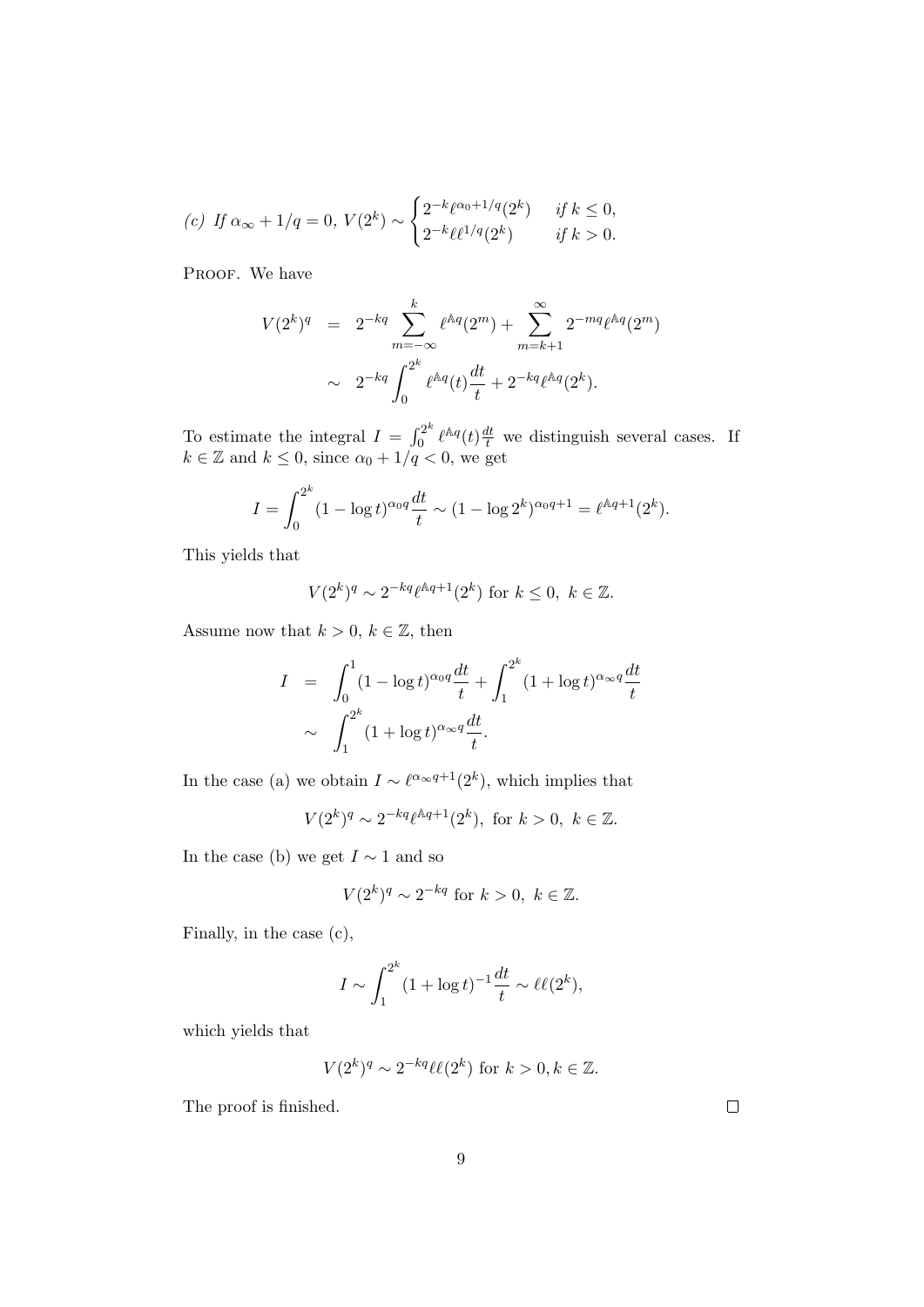Given a Banach couple  $\overline{A} = (A_0, A_1)$ , the *Gagliardo completion*  $A_j^{\sim}$  of  $A_j$ is formed of all those  $a \in A_0 + A_1$  for which there exists a bounded sequence  $(a_n)$  in  $A_j$  which converges to a in  $A_0 + A_1$ . The norm in  $A_j^{\sim}$  is given by

$$
||a||_{A_j^{\sim}} = \inf_{(a_n)} \left( \sup_{n \in \mathbb{N}} (||a_n||_{A_j}) \right)
$$

(see [3, 2, 4]). Clearly  $A_j \hookrightarrow A_j^{\sim} \hookrightarrow A_0 + A_1$ . By [2, Theorem 5.1.4] we have

$$
||a||_{A_0^{\infty}} = \lim_{t \to \infty} K(t, a)
$$
 and  $||a||_{A_1^{\infty}} = \lim_{t \to 0} \frac{K(t, a)}{t}$ 

We put  $\overline{A^{\sim}} = (A_0^{\sim}, A_1^{\sim})$ . According to [2, Theorem 5.1.5]

$$
K(t, a; A_0, A_1) = K(t, a; A_0^{\sim}, A_1^{\sim}), \ t > 0, \ a \in A_0 + A_1.
$$
 (3.1)

.

The Banach couple  $\overline{A}$  is called *mutually closed* if  $A_j = A_j^{\sim}$  for  $j = 0, 1$ .

We say that  $\overline{A}$  is *regular* if  $A_0 \cap A_1$  is dense in  $A_j$  for  $j = 0, 1$ .

**Theorem 3.2.** Let  $\bar{A} = (A_0, A_1)$  be a Banach couple. Let  $\mathbb{A} = (\alpha_0, \alpha_\infty) \in$  $\mathbb{R}^2$  and  $0 < q \leq 1$  such that  $\alpha_0 + 1/q < 0$ . Then we have with equivalence of quasi-norms

(i)  $(A_0, A_1)_{1,q,\mathbb{A}} = (A_0, A_1)_{1,q,\mathbb{A}+1/q}^J$  if  $\alpha_{\infty} + 1/q > 0$ ,

$$
(ii) (A_0, A_1)_{1,q,\mathbb{A}} = (A_0^{\sim}, A_1^{\sim})^J_{1,q,\mathbb{A}+1/q,(0,1/q)} \text{ if } \alpha_{\infty} + 1/q = 0.
$$

If in addition  $\overline{A}$  is regular, then

$$
(iii) (A_0, A_1)_{1,q,\mathbb{A}} = (A_0^{\sim}, A_1^{\sim})^J_{1,q,(\alpha_0+1/q,0)} \text{ if } \alpha_{\infty} + 1/q < 0.
$$

PROOF. It is enough to work with the couple  $(A_0^{\sim}, A_1^{\sim})$  because, by  $(3.1)$ , we know that  $(A_0, A_1)_{1,q,\mathbb{A}} = (A_0, A_1)_{1,q,\mathbb{A}}$ . Let a be any element of the Jspaces of the statement and let  $a = \sum_{k=-\infty}^{\infty} u_k$  be a discrete J-representation of a. Since  $0 < q \leq 1$ , we have

$$
K(2^m, a)^q \le \left(\sum_{k=-\infty}^{\infty} K(2^m, u_k)\right)^q \le \sum_{k=-\infty}^{\infty} K(2^m, u_k)^q
$$
  

$$
\le \sum_{k=-\infty}^{\infty} \left[\min(1, 2^{m-k}) J(2^k, u_k)\right]^q.
$$

Hence

$$
||a||_{(A_0, A_1)_{1,q,\mathbb{A}}^{\diamondsuit}} = \left( \sum_{m=-\infty}^{\infty} [2^{-m} \ell^{\mathbb{A}} (2^m) K(2^m, a)]^q \right)^{1/q}
$$
  

$$
\leq \left( \sum_{k=-\infty}^{\infty} J(2^k, u_k)^q \sum_{m=-\infty}^{\infty} [\min(1, 2^{m-k}) 2^{-m} \ell^{\mathbb{A}} (2^m)]^q \right)^{1/q}.
$$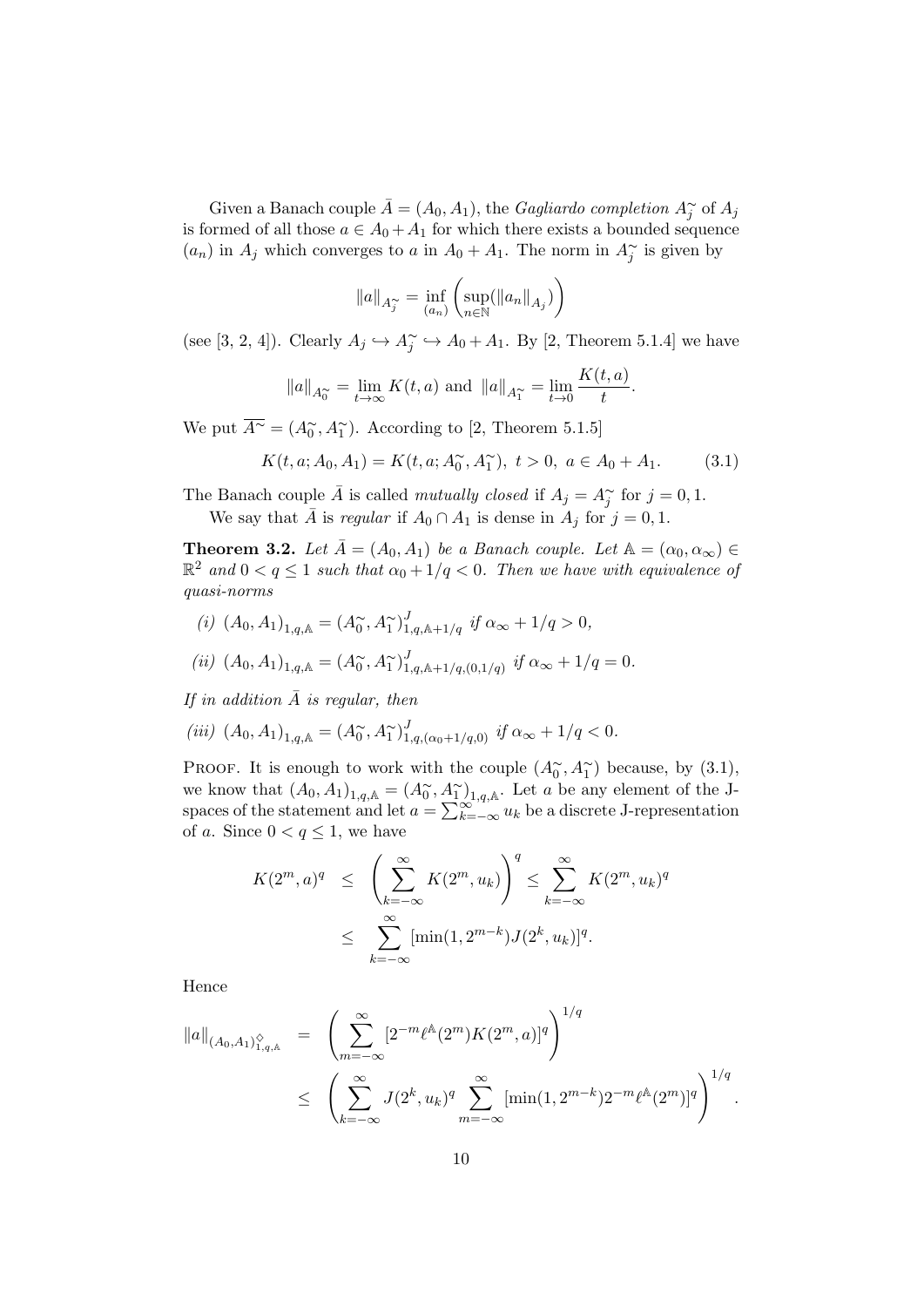The interior sum can be estimated by using Lemma 3.1, with the outcome that in any of the cases (i), (ii) and (iii), the J-space of the statement is continuously embedded in  $(A_0^{\sim}, A_1^{\sim})_{1,q,\mathbb{A}}$ .

Suppose now that  $a \in (A_0^{\infty}, A_1^{\infty})_{1,q,\mathbb{A}}^{\ldots}$ . In the cases (i) and (ii), it follows from Lemma 2.2 that  $a \in \Sigma(\overline{A^{\sim}})^{\circ}$ . In the case (iii), the additional assumption that  $\bar{A}$  is regular and [4, Corollary 2.2.23] imply that  $a \in \Sigma(\overline{A^{\sim}})^{\circ}$  as well. According to [37, Theorem 3.2] there exists a representation  $a = \sum_{k=-\infty}^{\infty} u_k$ (convergence in  $A_0^{\sim} + A_1^{\sim}$ ) with  $(u_k) \subseteq A_0^{\sim} \cap A_1^{\sim}$  and

$$
\left(\sum_{k=-\infty}^{\infty} [\min(1, 2^{m-k}) J(2^k, u_k)]^q\right)^{1/q} \le cK(2^m, a), \ m \in \mathbb{Z}, \tag{3.2}
$$

where c is a constant depending on  $q$  only. By Lemma 3.1 the weight in front of  $J(2^k, u_k)$  in the discrete J-norm  $||a||_J^{\diamondsuit}$  $\hat{y}$  is equivalent to  $V(2^k)$  in any of the cases (i), (ii) and (iii). Consequently,

$$
||a||_J^{\diamondsuit} \leq \left(\sum_{k=-\infty}^{\infty} (V(2^k)J(2^k, u_k))^q\right)^{1/q}
$$
  
=  $\left(\sum_{m=-\infty}^{\infty} 2^{-mq} \ell^{\mathbb{A}q}(2^m) \sum_{k=-\infty}^{\infty} \min(1, 2^{m-k})^q J(2^k, u_k)^q\right)^{1/q}$   
 $\leq \left(\sum_{m=-\infty}^{\infty} [2^{-m} \ell^{\mathbb{A}}(2^m) K(2^m, a)]^q\right)^{1/q} = ||a||_{(A_0, A_1)_{1,q,\mathbb{A}}^{\diamondsuit}}$ 

where the last inequality follows from  $(3.2)$ . This completes the proof.  $\Box$ 

**Remark 3.3.** Let  $\bar{B} = (B_0, B_1)$  be a Banach couple. Under the assumptions on  $A$  and  $q$  in the case *(iii)* of Theorem 3.2, it follows from Example 2.1 and the previous discussion to Example 2.1 that  $(B_0, B_1)_{1,q,\mathbb{A}}$  may not have a description in terms of the J-functional. However, if  $\bar{B}$  is regular then the J-description does exist as we have just shown in Theorem 3.2/(iii).

Next we show other two equivalence results between K- and J-spaces that will be useful later. They refers to the Banach case where  $1 \leq q \leq \infty$ . The first one extends [17, Theorem 5.7] allowing  $q$  to take the value 1 and  $\beta_0$  be any number less than  $-1/q$ .

**Theorem 3.4.** Let  $\bar{A} = (A_0, A_1)$  be a Banach couple. Let  $1 \leq q \leq \infty$ ,  $1/q + 1/q' = 1$  and  $\alpha_{\infty}, \beta_0 \in \mathbb{R}$  such that

$$
\begin{cases} \alpha_{\infty} + 1/q > 0 \text{ and } \beta_0 + 1/q < 0 & \text{if } 1 \le q < \infty, \\ \alpha_{\infty} > 0 \text{ and } \beta_0 < 0 & \text{if } q = \infty. \end{cases}
$$
 (3.3)

Then we have with equivalent norms

$$
(A_0, A_1)_{1,q,(-1/q,\alpha_\infty),(\beta_0,0)} = (A_0, A_1)_{1,q,(1/q',\alpha_\infty+1),(\beta_0+1,0)}^J.
$$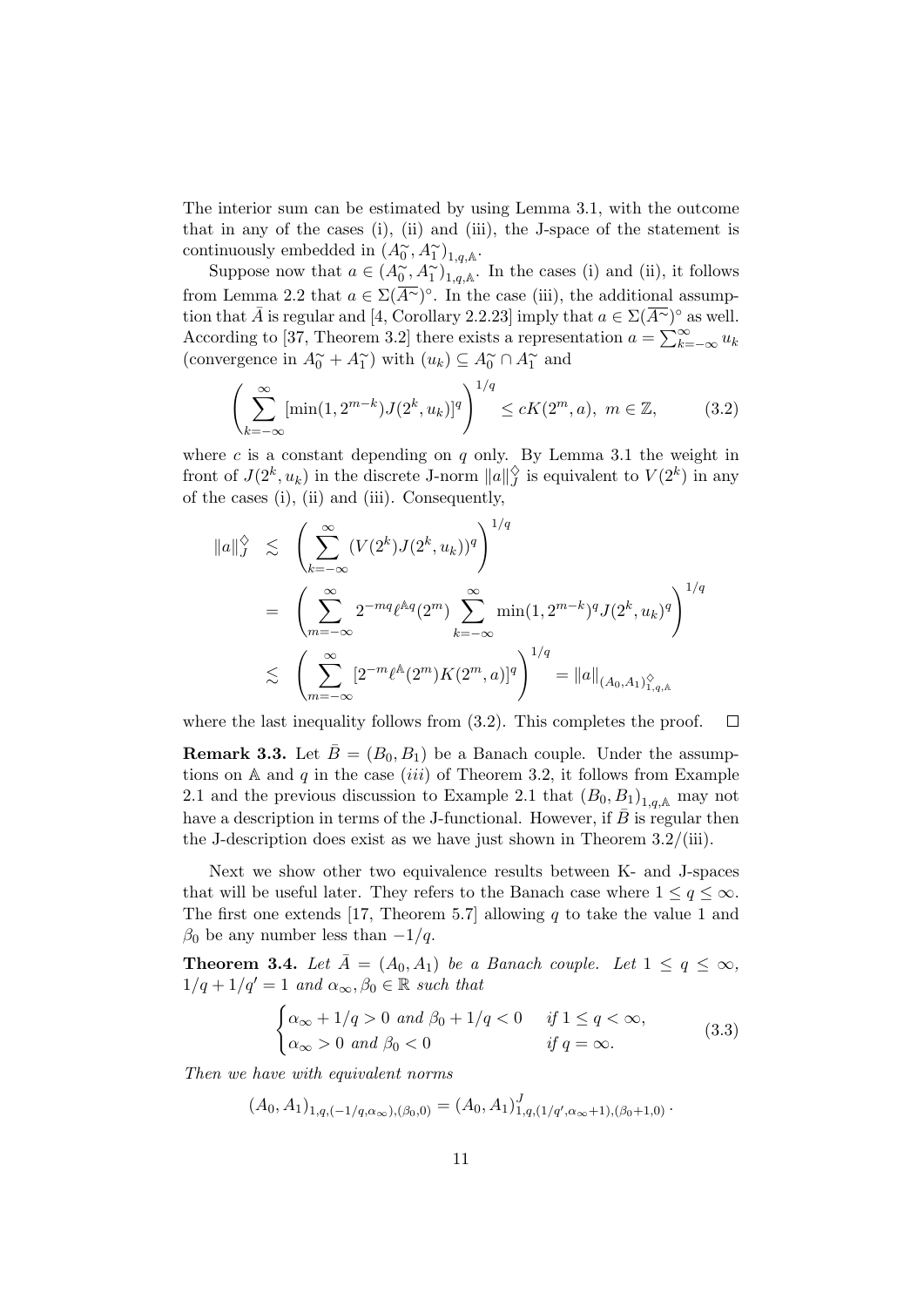PROOF. Let us call for short  $\bar{A}_K$  to the K-space and  $\bar{A}_J$  to the J-space. Assume that  $1 \leq q < \infty$ . The case  $q = \infty$  can be treated analogously. Take any  $a \in \overline{A}_J$  and let  $a = \int_0^\infty u(t) \frac{dt}{t}$  $\frac{dt}{t}$  be a J-representation of a such that

$$
\left(\int_0^1 \left[\frac{\ell^{1/q'}(t)\ell\ell^{\beta_0+1}(t)J(t,u(t))}{t}\right]^q \frac{dt}{t} + \int_1^\infty \left[\frac{\ell^{\alpha_\infty+1}(t)J(t,u(t))}{t}\right]^q \frac{dt}{t}\right)^{1/q}
$$
  
 $\leq 2 ||a||_{\bar{A}_J}.$ 

Using that

$$
\frac{1}{t}K(t,a) \leq \frac{1}{t} \int_0^\infty K(t,u(s)) \frac{ds}{s}
$$
\n
$$
\leq \frac{1}{t} \int_0^\infty \min(1,t/s) J(s,u(s)) \frac{ds}{s}
$$
\n
$$
\leq \frac{1}{t} \int_0^t J(s,u(s)) \frac{ds}{s} + \int_t^\infty \frac{1}{s} J(s,u(s)) \frac{ds}{s},
$$

we obtain

$$
||a||_{\bar{A}_K} \leq \left(\int_0^1 \left[\frac{(1-\log t)^{-1/q}(1+\log(1-\log t))^{\beta_0}}{t}\int_0^t J(s, u(s))\frac{ds}{s}\right]^q \frac{dt}{t}\right)^{1/q} + \left(\int_0^1 \left[(1-\log t)^{-1/q}(1+\log(1-\log t))^{\beta_0}\int_t^1 \frac{J(s, u(s))}{s}\frac{ds}{s}\right]^q \frac{dt}{t}\right)^{1/q} + \left(\int_0^1 \left[(1-\log t)^{-1/q}(1+\log(1-\log t))^{\beta_0}\int_1^\infty \frac{J(s, u(s))}{s}\frac{ds}{s}\right]^q \frac{dt}{t}\right)^{1/q} + \left(\int_1^\infty \left[\frac{(1+\log t)^{\alpha_\infty}}{t}\int_0^1 J(s, u(s))\frac{ds}{s}\right]^q \frac{dt}{t}\right)^{1/q} + \left(\int_1^\infty \left[\frac{(1+\log t)^{\alpha_\infty}}{t}\int_1^t J(s, u(s))\frac{ds}{s}\right]^q \frac{dt}{t}\right)^{1/q} + \left(\int_1^\infty \left[(1+\log t)^{\alpha_\infty}\int_t^t J(s, u(s))\frac{ds}{s}\right]^q \frac{dt}{t}\right)^{1/q} = I_1 + I_2 + I_3 + I_4 + I_5 + I_6.
$$

Next we show that  $I_j \lesssim ||a||_{\bar{A}_J}$  for  $j = 1, ..., 6$ . We start with  $I_1$  in the special case  $q = 1$ . Taking any  $0 < \varepsilon < 1$  and using Fubini's theorem, we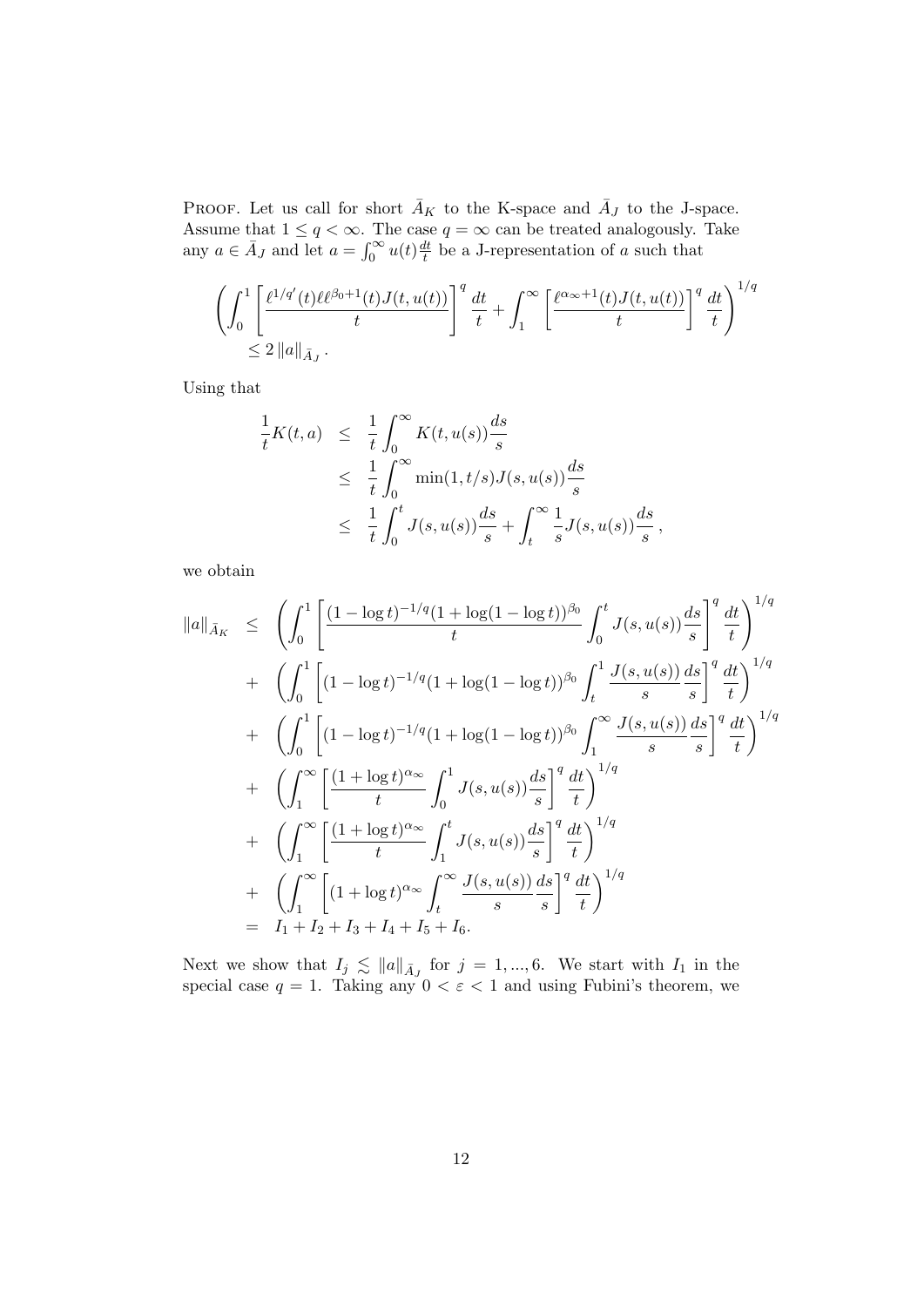$$
I_1 = \int_0^1 J(s, u(s)) \int_s^1 \frac{(1 - \log t)^{-1} (1 + \log(1 - \log t))^{\beta_0}}{t} dt dt ds
$$
  
\n
$$
\lesssim \int_0^1 J(s, u(s)) \frac{(1 - \log s)^{-1} (1 + \log(1 - \log s))^{\beta_0}}{s^{\varepsilon}} \int_s^1 t^{\varepsilon - 1} dt dt dt
$$
  
\n
$$
\lesssim \int_0^1 J(s, u(s)) \frac{(1 - \log s)^{-1} (1 + \log(1 - \log s))^{\beta_0}}{s} ds
$$
  
\n
$$
\leq \int_0^1 J(s, u(s)) \frac{(1 + \log(1 - \log s))^{\beta_0 + 1}}{s} ds
$$
  
\n
$$
\lesssim ||a||_{\bar{A}_J}.
$$

Consider now the case  $1 < q < \infty$ . By Hölder's inequality, for the interior integral in  $I_1$  we get

$$
\int_0^t J(s, u(s)) \frac{ds}{s} \le \left( \int_0^t \left[ \frac{J(s, u(s))}{s} \ell^{1/q'}(s) \ell^{1/q'}(s) \right]^q \frac{ds}{s} \right)^{1/q'}
$$
  
\$\times \left( \int\_0^t \left[ s \ell^{-1/q'}(s) \ell \ell^{-(\beta\_0+1)}(s) \right]^{q'} \frac{ds}{s} \right)^{1/q'}\$  
\$\leq t \ell^{-1/q'}(t) \ell \ell^{-\beta\_0-1}(t) \left( \int\_0^t \left[ \frac{J(s, u(s))}{s} \ell^{1/q'}(s) \ell \ell^{\beta\_0+1}(s) \right]^q \frac{ds}{s} \right)^{1/q}\$.

Whence, by Fubini's theorem,

$$
I_1 \leq \left( \int_0^1 \left[ \frac{J(s, u(s))}{s} \ell^{1/q'}(s) \ell \ell^{\beta_0 + 1}(s) \right]^q \int_s^1 \left[ \ell^{-1}(t) \ell \ell^{-1}(t) \right]^q \frac{dt}{t} \frac{ds}{s} \right)^{1/q}
$$
  

$$
\lesssim \left( \int_0^1 \left[ \frac{J(s, u(s))}{s} \ell^{1/q'}(s) \ell \ell^{\beta_0 + 1}(s) \right]^q \frac{ds}{s} \right)^{1/q}
$$
  

$$
\lesssim ||a||_{\bar{A}_J}.
$$

To estimate  $I_2$  when  $q = 1$ , since  $\beta_0 + 1 < 0$ , using Fubini's theorem, we get

$$
I_2 = \int_0^1 \frac{J(s, u(s))}{s} \int_0^s (1 - \log t)^{-1} (1 + \log(1 - \log t))^{\beta_0} \frac{dt}{t} \frac{ds}{s}
$$
  
= 
$$
\int_0^1 \frac{J(s, u(s))}{s} (1 + \log(1 - \log s))^{\beta_0 + 1} \frac{ds}{s}
$$
  
\$\lesssim \ \|a\|\_{\bar{A}\_J}.

get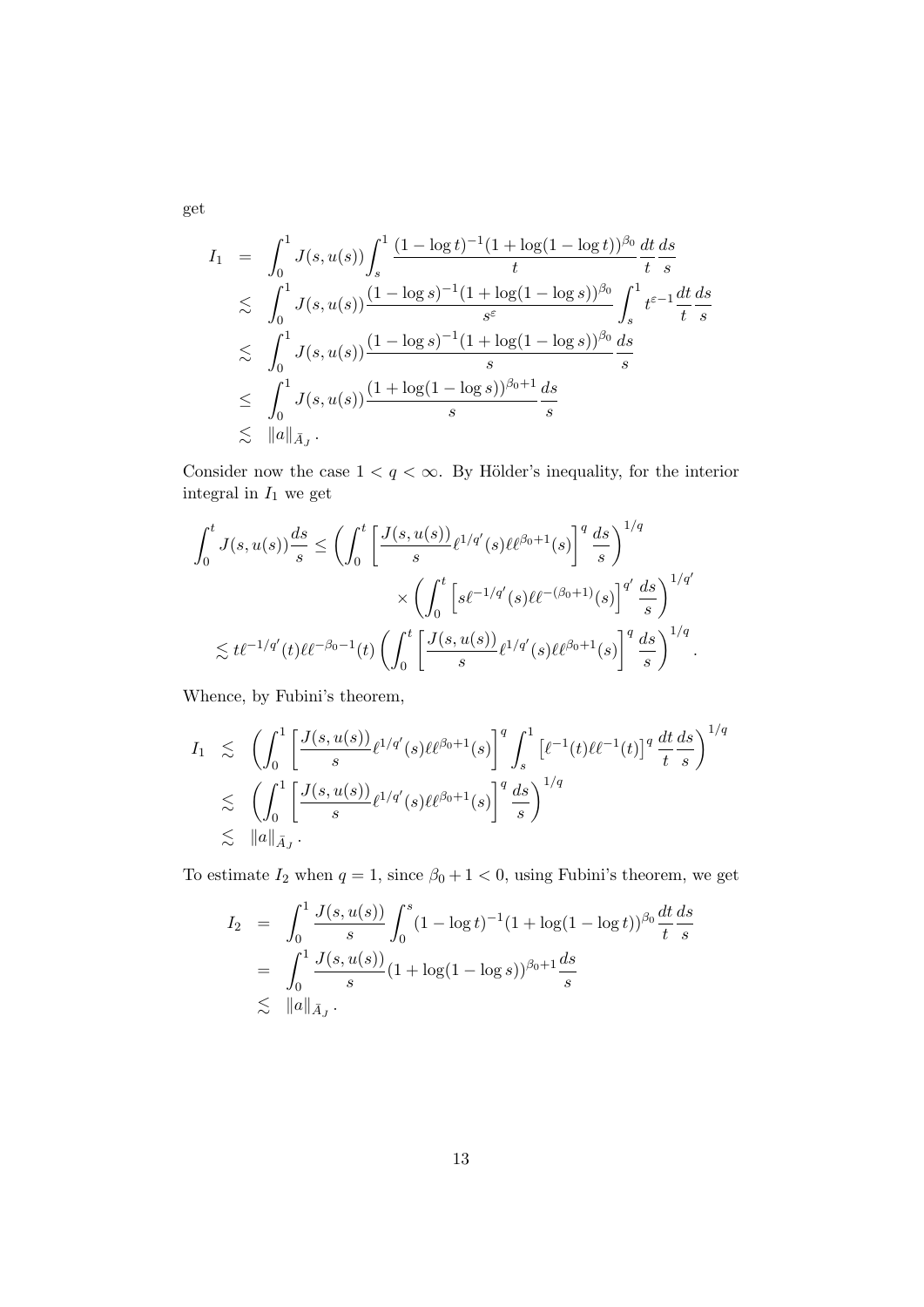If  $1 < q < \infty,$  taking  $\varepsilon > 0$  such that  $\beta_0 + 1 + 1/q < \varepsilon < 1,$  we obtain

$$
\begin{split} \int_t^1\frac{J(s,u(s))}{s}\frac{ds}{s}&\leq \left(\int_t^1\left[\frac{J(s,u(s))}{s}\ell^{1/q'}(s)\ell\ell^{\varepsilon-1/q}(s)\right]^q\frac{ds}{s}\right)^{1/q'}\\ &\times\left(\int_t^1\ell^{-1}(s)\ell\ell^{-\varepsilon q'+q'/q}(s)\frac{ds}{s}\right)^{1/q'}\\ &\lesssim \ell\ell^{-\varepsilon+1}(t)\left(\int_t^1\left[\frac{J(s,u(s))}{s}\ell^{1/q'}(s)\ell\ell^{\varepsilon-1/q}(s)\right]^q\frac{ds}{s}\right)^{1/q}. \end{split}
$$

Hence, by Fubini's theorem,

$$
I_2 \leq \left( \int_0^1 \left[ \frac{J(s, u(s))}{s} \ell^{1/q'}(s) \ell^{\varepsilon - 1/q}(s) \right]^q \int_0^s \ell^{-1}(t) \ell^{\varepsilon(\beta_0 - \varepsilon + 1)q}(t) \frac{dt}{t} \frac{ds}{s} \right)^{1/q}
$$
  

$$
\lesssim \left( \int_0^1 \left[ \frac{J(s, u(s))}{s} \ell^{1/q'}(s) \ell^{\beta_0 + 1}(s) \right]^q \frac{ds}{s} \right)^{1/q}
$$
  

$$
\lesssim ||a||_{\bar{A}_J}.
$$

As for  $I_3$ , since  $\beta_0 + 1/q < 0$  and  $\alpha_{\infty} + 1/q > 0$ , for any  $1 \le q < \infty$ , we derive

$$
I_3 = \int_1^\infty \frac{J(s, u(s))}{s} \frac{ds}{s} \left( \int_0^1 (1 - \log t)^{-1} (1 + \log(1 - \log t))^{\beta_0 q} \frac{dt}{t} \right)^{1/q}
$$
  
\n
$$
\lesssim \int_1^\infty \frac{J(s, u(s))}{s} \frac{ds}{s}
$$
  
\n
$$
\lesssim \left( \int_1^\infty \left[ \frac{J(s, u(s))}{s} \ell^{\alpha_\infty + 1}(s) \right]^q \frac{ds}{s} \right)^{1/q} \left( \int_1^\infty \ell^{-(\alpha_\infty + 1)q'}(s) \frac{ds}{s} \right)^{1/q'}
$$
  
\n
$$
\lesssim \left( \int_1^\infty \left[ \frac{J(s, u(s))}{s} \ell^{\alpha_\infty + 1}(s) \right]^q \frac{ds}{s} \right)^{1/q}
$$
  
\n
$$
\lesssim ||a||_{\bar{A}_J}.
$$

Consider now  $I_4$  for any  $1 \leq q < \infty$ . We obtain

$$
I_4 \leq \int_0^1 J(s, u(s)) \frac{ds}{s}
$$
  
\n
$$
\leq \left( \int_0^1 \left[ \frac{J(s, u(s))}{s} \ell^{1/q'}(s) \ell \ell^{\beta_0 + 1}(s) \right]^q \frac{ds}{s} \right)^{1/q}
$$
  
\n
$$
\times \left( \int_0^1 \left[ s \ell^{-1/q'}(s) \ell \ell^{-(\beta_0 + 1)}(s) \right]^q \frac{ds}{s} \right)^{1/q'}
$$
  
\n
$$
\leq \left( \int_0^1 \left[ \frac{J(s, u(s))}{s} \ell^{1/q'}(s) \ell \ell^{\beta_0 + 1}(s) \right]^q \frac{ds}{s} \right)^{1/q}
$$
  
\n
$$
\lesssim ||a||_{\bar{A}_J}.
$$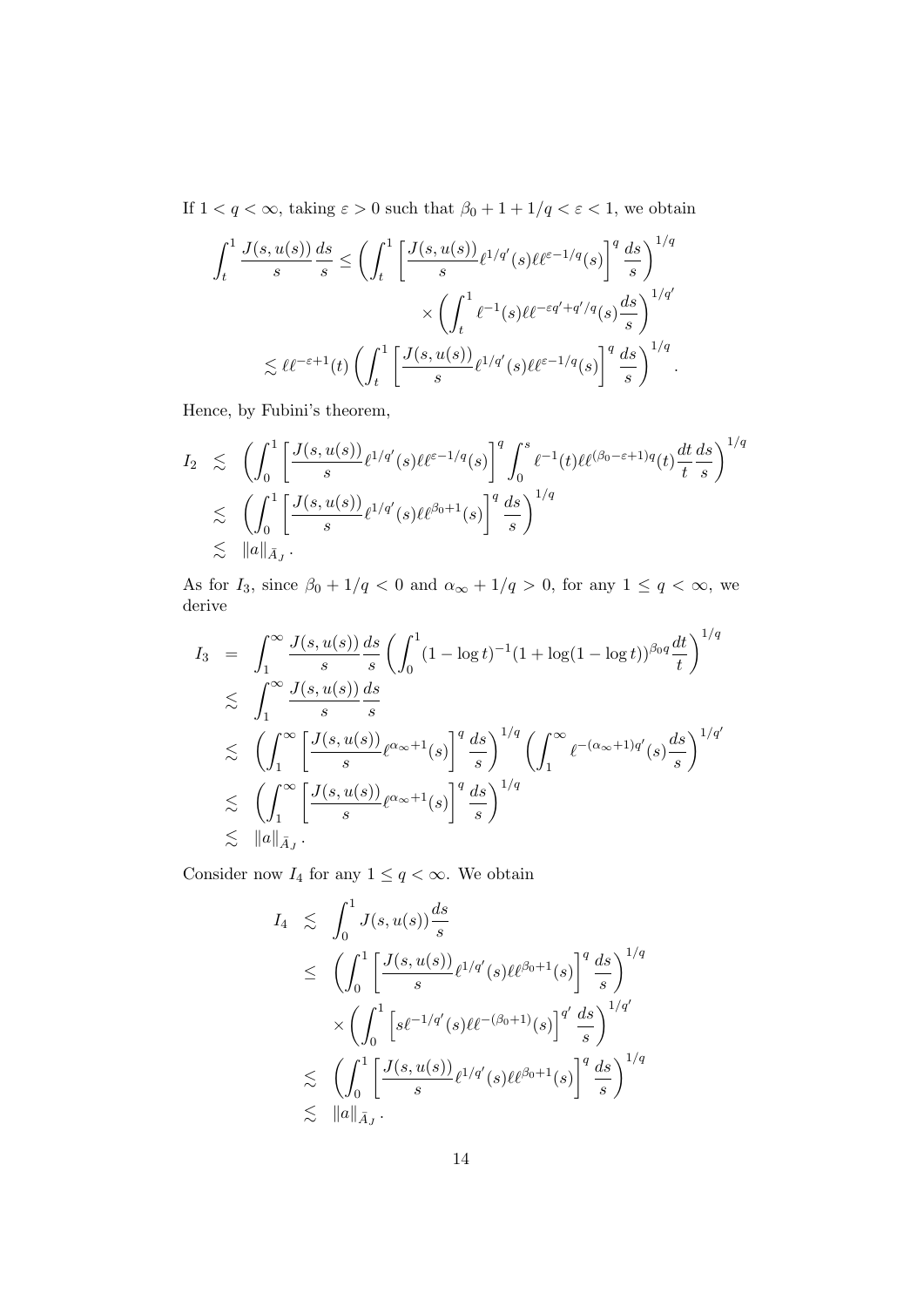The integral  $I_5$  (respectively,  $I_6$ ) coincides with  $J_4$  (respectively,  $I_4$ ) in the proof of [17, Theorem 3.5]. Therefore,

$$
I_5 \lesssim \left(\int_1^\infty \left[\frac{J(s, u(s))}{s} (1 + \log s)^{\alpha_{\infty}}\right]^q \frac{ds}{s}\right)^{1/q} \lesssim \|a\|_{\bar{A}_J}
$$

and

$$
I_6 \lesssim \left(\int_1^\infty \left[\frac{J(s,u(s))}{s} (1+\log s)^{\alpha_\infty+1}\right]^q \frac{ds}{s}\right)^{1/q} \lesssim \|a\|_{\bar{A}_J}.
$$

This shows the embedding  $\bar{A}_J \hookrightarrow \bar{A}_K$ .

Next we proceed with the converse embedding. Take any  $a \in \overline{A}_{K}$ . By Lemma  $2.2$  and  $(2.10)$ , we have that

$$
\min(1, 1/t)K(t, a) \to 0 \text{ as } t \to 0 \text{ and as } t \to \infty.
$$
 (3.4)

For  $\nu \in \mathbb{Z}$ , we put

$$
\gamma_{\nu} = \begin{cases} 2^{-2^{2^{-\nu - 1}}} & \text{if } \nu < 0, \\ 1 & \text{if } \nu = 0, \\ 2^{2^{\nu - 1}} & \text{if } \nu > 0. \end{cases}
$$

We can decompose  $a = a_{0,\nu} + a_{1,\nu}$  with  $a_{j,\nu} \in A_j$ ,  $j = 0, 1$ , such that

$$
||a_{0,\nu}||_{A_0} + \gamma_{\nu-1} ||a_{1,\nu}||_{A_1} \le 2K(\gamma_{\nu-1}, a), \ \nu \in \mathbb{Z}.
$$
 (3.5)

Write

$$
u_{\nu} = a_{0,\nu} - a_{0,\nu-1} = a_{1,\nu-1} - a_{1,\nu} \in A_0 \cap A_1.
$$

According to (3.5) we have

$$
\left\| a - \sum_{\nu=N}^{M} u_{\nu} \right\|_{A_0 + A_1} \leq \|a_{0,N-1}\|_{A_0} + \|a_{1,M}\|_{A_1}
$$
  
 
$$
\lesssim K(\gamma_{N-2}, a) + \frac{K(\gamma_{M-1}, a)}{\gamma_{M-1}} \to 0 \text{ as } M \to \infty \text{ and } N \to -\infty
$$

by (3.4). So  $a = \sum_{\nu=-\infty}^{\infty} u_{\nu}$  in  $A_0 + A_1$ . Let  $D_{\nu} = (\gamma_{\nu-1}, \gamma_{\nu}), \nu \in \mathbb{Z}$ . We have

$$
\int_{D_{\nu}} \frac{dt}{t} = \begin{cases} \log 2 & \text{if } \nu = 1, \\ 2^{\nu - 2} \log 2 & \text{if } \nu > 1. \end{cases}
$$

For  $\nu\leq 0$  put

$$
\delta_{\nu} = \int_{D_{\nu}} (1 - \log t)^{-1} (1 + \log(1 - \log t))^{-1} \frac{dt}{t} \sim 1.
$$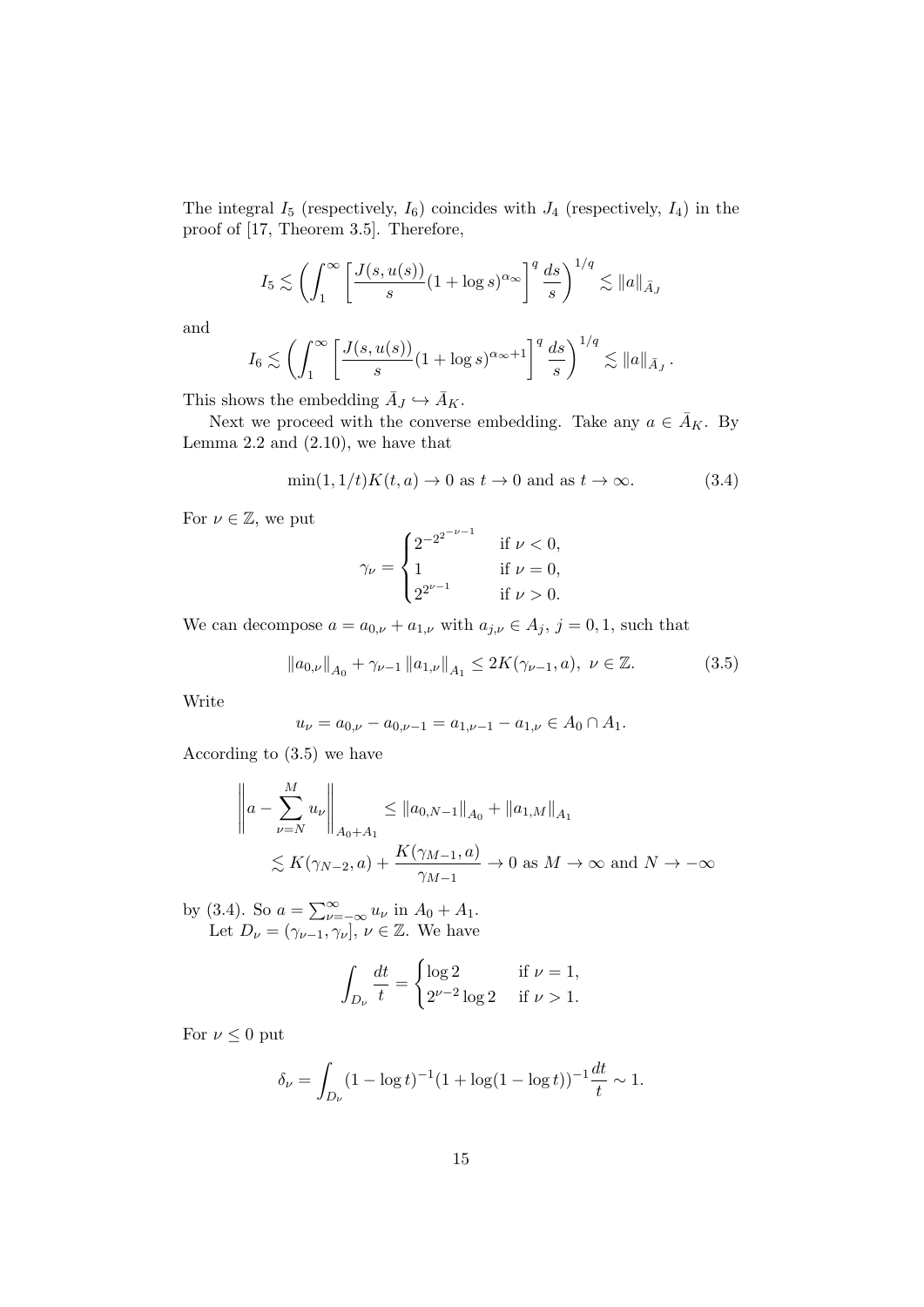Consider the function

$$
w(t) = \begin{cases} \frac{u_{\nu}}{\delta_{\nu}\ell(t)\ell\ell(t)} & \text{if } t \in D_{\nu} \text{ and } \nu \leq 0, \\ \frac{u_{1}}{\log 2} & \text{if } t \in D_{1}, \\ \frac{u_{\nu}}{2^{\nu-2}\log 2} & \text{if } t \in D_{\nu} \text{ and } \nu > 1. \end{cases}
$$

Then

$$
\int_0^{\infty} w(t) \frac{dt}{t} = \sum_{\nu = -\infty}^{\infty} u_{\nu} = a \text{ in } A_0 + A_1.
$$

If  $\nu \leq 0$  and  $t \in D_{\nu}$ , using (3.5), we get

$$
\frac{J(t, w(t))}{t} \sim \ell^{-1}(t)\ell\ell^{-1}(t)\frac{J(t, u_{\nu})}{t} \leq \ell^{-1}(t)\ell\ell^{-1}(t)\frac{J(\gamma_{\nu-1}, u_{\nu})}{\gamma_{\nu-1}}
$$
  

$$
\lesssim \ell^{-1}(t)\ell\ell^{-1}(t)\frac{K(\gamma_{\nu-2}, a)}{\gamma_{\nu-2}}.
$$

Whence,

$$
\left(\int_{D_{\nu}}\left[\ell^{1/q'}(t)\ell\ell^{\beta_{0}+1}(t)\frac{J(t,w(t))}{t}\right]^{q}\frac{dt}{t}\right)^{1/q} \leq \frac{K(\gamma_{\nu-2},a)}{\gamma_{\nu-2}}\left(\int_{D_{\nu}}\left[\ell^{-1/q}(t)\ell\ell^{\beta_{0}}(t)\right]^{q}\frac{dt}{t}\right)^{1/q} \sim \frac{K(\gamma_{\nu-2},a)}{\gamma_{\nu-2}}2^{|\nu|(\beta_{0}+1/q)} \sim \frac{K(\gamma_{\nu-2},a)}{\gamma_{\nu-2}}\left(\int_{D_{\nu-2}}\left[\ell^{-1/q}(t)\ell\ell^{\beta_{0}}(t)\right]^{q}\frac{dt}{t}\right)^{1/q} \leq \left(\int_{D_{\nu-2}}\left[\frac{K(t,a)}{t}\ell^{-1/q}(t)\ell\ell^{\beta_{0}}(t)\right]^{q}\frac{dt}{t}\right)^{1/q}
$$

because  $t^{-1}K(t, a)$  is a non-increasing function. If  $\nu > 2$ , proceeding as in [17, Theorem 3.5] we obtain

$$
\left(\int_{D_{\nu}}\left[\ell^{\alpha_{\infty}+1}(t)\frac{J(t,w(t))}{t}\right]^q\frac{dt}{t}\right)^{1/q}\lesssim \left(\int_{D_{\nu-2}}\left[\frac{K(t,a)}{t}\ell^{\alpha_{\infty}}(t)\right]^q\frac{dt}{t}\right)^{1/q}.
$$

For  $\nu = 1, 2$  we derive

$$
\left(\int_{D_{\nu}}\left[\ell^{\alpha_{\infty}+1}(t)\frac{J(t,w(t))}{t}\right]^{q}\frac{dt}{t}\right)^{1/q}\lesssim \left(\int_{D_{\nu-2}}\left[\ell^{-1/q}(t)\ell\ell^{\beta_{0}}(t)\frac{K(t,a)}{t}\right]^{q}\frac{dt}{t}\right)^{1/q}.
$$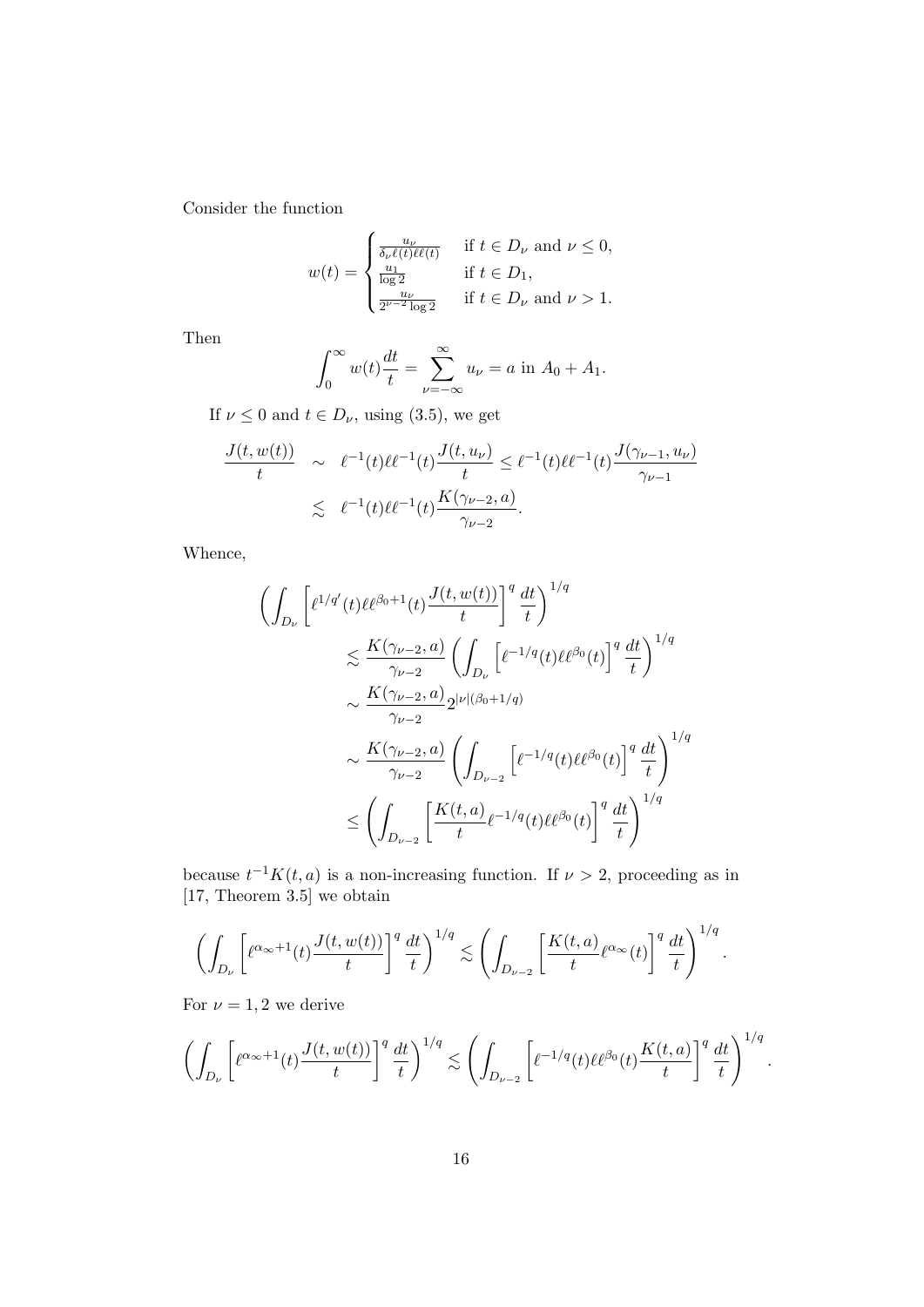Consequently,

$$
\|a\|_{\bar{A}_J} \leq \left(\sum_{\nu=-\infty}^0 \int_{D_{\nu}} \left[ \ell^{1/q'}(t) \ell \ell^{\beta_0+1}(t) \frac{J(t, w(t))}{t} \right]^q \frac{dt}{t} + \sum_{\nu=1}^{\infty} \int_{D_{\nu}} \left[ \ell^{\alpha_{\infty}+1}(t) \frac{J(t, w(t))}{t} \right]^q \frac{dt}{t} \right)^{1/q} \leq \left( \int_0^1 \left[ \frac{K(t, a)}{t} \ell^{-1/q}(t) \ell \ell^{\beta_0}(t) \right]^q \frac{dt}{t} + \int_1^{\infty} \left[ \frac{K(t, a)}{t} \ell^{\alpha_{\infty}}(t) \right]^q \frac{dt}{t} \right)^{1/q} = \|a\|_{\bar{A}_K}.
$$

This completes the proof.

The following result can be established by using similar arguments to those of Theorem 3.4.

 $\Box$ 

**Theorem 3.5.** Let  $\bar{A} = (A_0, A_1)$  be a Banach couple. Let  $1 \leq q \leq \infty$ ,  $1/q + 1/q' = 1$  and  $\alpha_0, \beta_\infty \in \mathbb{R}$  such that

$$
\begin{cases} \alpha_0 + 1/q < 0 \text{ and } \beta_{\infty} + 1/q > 0 & \text{ if } 1 \le q < \infty, \\ \alpha_0 < 0 \text{ and } \beta_{\infty} > 0 & \text{ if } q = \infty. \end{cases}
$$

Then

$$
(A_0, A_1)_{1,q,(\alpha_0,-1/q),(0,\beta_\infty)} = (A_0, A_1)_{1,q,(\alpha_0+1,1/q'),(0,\beta_\infty+1)}^J.
$$

Remark 3.6. Note the difference between the equivalence results in the quasi-Banach case and in the Banach case: If  $1 \le q \le \infty$  the exponents of the logarithms in the J-space in the equivalence theorems are obtained either by adding an unit to the exponents of the K-space (see Theorems 3.4 and 3.5 and [17, Theorems 3.5 and 5.7]) or by adding an unit to the exponents and multiplying by an iterated logarithm if  $t > 1$  (see [17, Theorem 3.6]). However, if  $0 < q < 1$  the correction may have three distinct shapes and each one of them involves the parameter  $q$ . In this case, the exponents of the logarithms in the J-space are obtained either adding the term  $1/q$  to the exponents of the K-space or adding  $1/q$  to  $\alpha_0$  and replacing  $\alpha_{\infty}$  by 0 or adding  $1/q$  to the exponents and, moreover, multiplying by an iterated logarithm to the power  $1/q$  if  $t > 1$  (see Theorem 3.2).

# 4. Duality

Let  $(E, \|\cdot\|)$  be a quasi-Banach space. Consider in E the semi-norm

$$
||x||^{\#} = \inf \{ \sum_{k=1}^{n} ||x_k||_E : x = \sum_{k=1}^{n} x_k \}
$$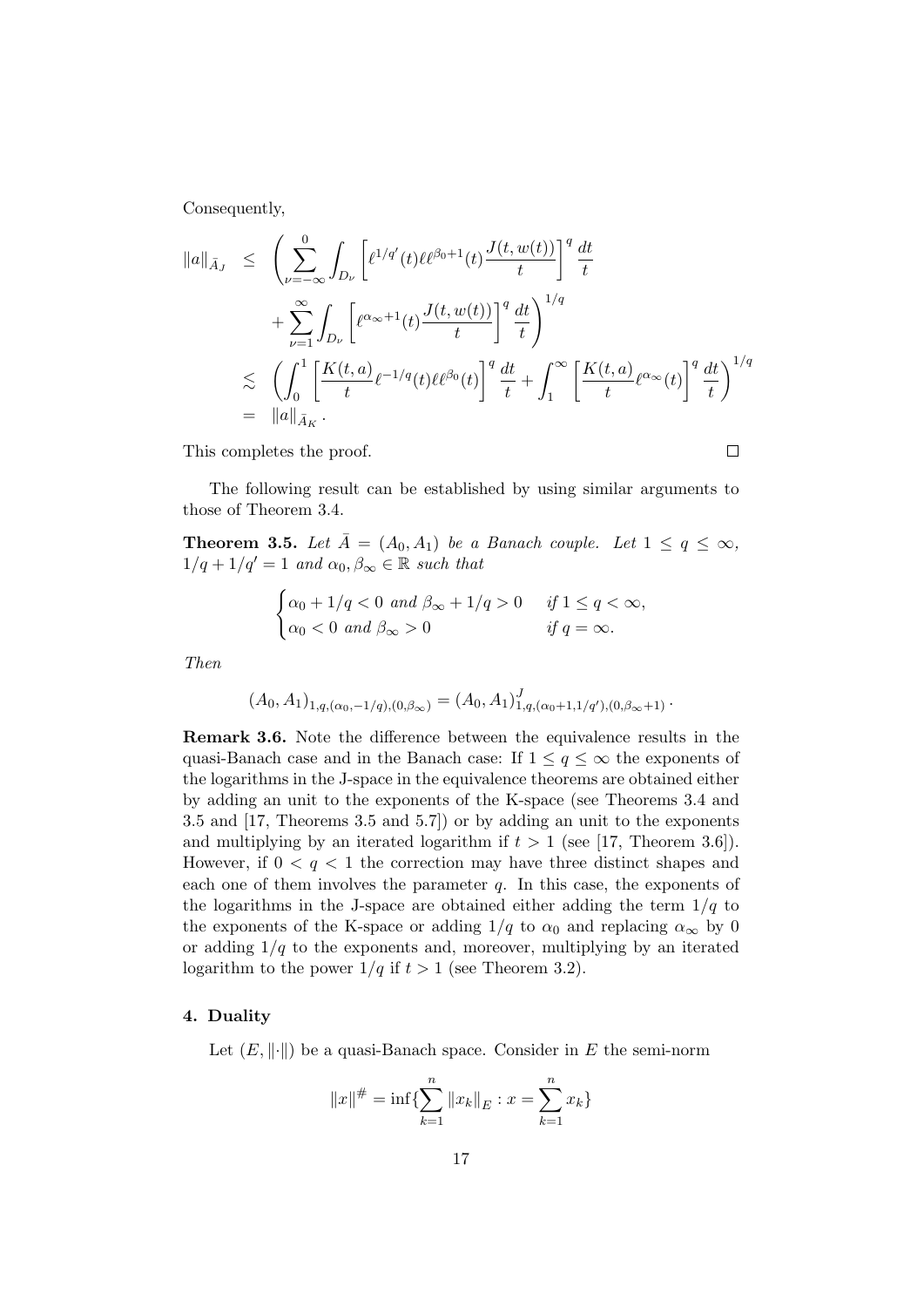and let  $N = \{x \in E : ||x||^{\#} = 0\}$ . We designate as  $E^{\#}$  to the completion of the quotient space  $E/N$  with the quotient norm induced by  $||x||^{\#}$ .

As it is shown in [39, p.125], the dual space  $(E^{\#})'$  of  $E^{\#}$  coincides with the dual of E:

$$
(E^{\#})' = E'.\tag{4.1}
$$

.

**Lemma 4.1.** Let  $\bar{A} = (A_0, A_1)$  be a Banach couple. Let  $\mathbb{A} = (\alpha_0, \alpha_\infty), \mathbb{B} =$  $(\beta_0, \beta_\infty) \in \mathbb{R}^2$  and  $0 < q < 1$  such that  $\alpha_\infty > 0$ , or  $\alpha_\infty = 0$  and  $\beta_\infty \geq 0$ . Then

$$
((A_0, A_1)_{1,q,\mathbb{A},\mathbb{B}}^J)^{\#} = (A_0, A_1)_{1,1,\mathbb{A},\mathbb{B}}^J.
$$

PROOF. Since  $\ell_q \hookrightarrow \ell_1$ , the discrete representation of the J-spaces shows that  $(A_0, A_1)_{1,q,\mathbb{A},\mathbb{B}}^J \hookrightarrow (A_0, A_1)_{1,1,\mathbb{A},\mathbb{B}}^J$ . Hence, if  $a \in (A_0, A_1)_{1,q,\mathbb{A},\mathbb{B}}^J$  and  $a = \sum_{k=1}^{n} a_k$ , using that  $(A_0, A_1)_{1,1,\mathbb{A},\mathbb{B}}^J$  is a norm space, we obtain

$$
||a||_{(A_0,A_1)_{1,1,\mathbb{A},\mathbb{B}}^{J,\diamondsuit}} \leq \sum_{k=1}^n ||a_k||_{(A_0,A_1)_{1,1,\mathbb{A},\mathbb{B}}^{J,\diamondsuit}} \leq \sum_{k=1}^n ||a_k||_{(A_0,A_1)_{1,q,\mathbb{A},\mathbb{B}}^{J,\diamondsuit}}
$$

Taking the infimum over all finite decompositions  $a = \sum_{k=1}^{n} a_k$  of a in  $(A_0, A_1)_{1,q,\mathbb{A},\mathbb{B}}^J$ , it follows that

$$
||a||_{(A_0,A_1)_{1,1,\mathbb{A},\mathbb{B}}^{J,\diamondsuit}} \leq ||a||_{(A_0,A_1)_{1,q,\mathbb{A},\mathbb{B}}^{J,\diamondsuit}}^{\#}.
$$

In particular, we get that  $\|\cdot\|_{(A_0,A_1)_{1,q,\mathbb{A},\mathbb{B}}^{J,\diamond}}^{\#}$  is not only a semi-norm but a norm and that

$$
\left( (A_0, A_1)_{1,q,\mathbb{A},\mathbb{B}}^J \right)^{\#} \hookrightarrow (A_0, A_1)_{1,1,\mathbb{A},\mathbb{B}}^J. \tag{4.2}
$$

In order to establish the converse embedding, take any  $u \in A_0 \cap A_1$  and let  $\delta_m^k$  be the Kronecker delta. For any  $k \in \mathbb{Z}$ , using the J-representation  $u = \sum_{m=-\infty}^{\infty} \delta_m^k u$ , we obtain

$$
\|u\|_{(A_0,A_1)_{1,q,{\mathbb A},{\mathbb B}}^{J,\diamond}}\leq 2^{-k}\ell^{{\mathbb A}}(2^k)\ell\ell^{{\mathbb B}}(2^k)J(2^k,u).
$$

Let now  $a \in (A_0, A_1)_{1,1,\mathbb{A},\mathbb{B}}^J$  and take any J-representation  $a = \sum_{m=-\infty}^{\infty} u_m$ of a. The previous estimate yields that

$$
\sum_{m=N}^{M} \|u_m\|_{(A_0,A_1)_{1,q,\mathbb{A},\mathbb{B}}^{J,\diamondsuit}}^{\#} \leq \sum_{m=N}^{M} \|u_m\|_{(A_0,A_1)_{1,q,\mathbb{A},\mathbb{B}}^{J,\diamondsuit}} \\ \leq \sum_{m=N}^{M} 2^{-m} \ell^{\mathbb{A}}(2^m) \ell \ell^{\mathbb{B}}(2^m) J(2^m,u_m).
$$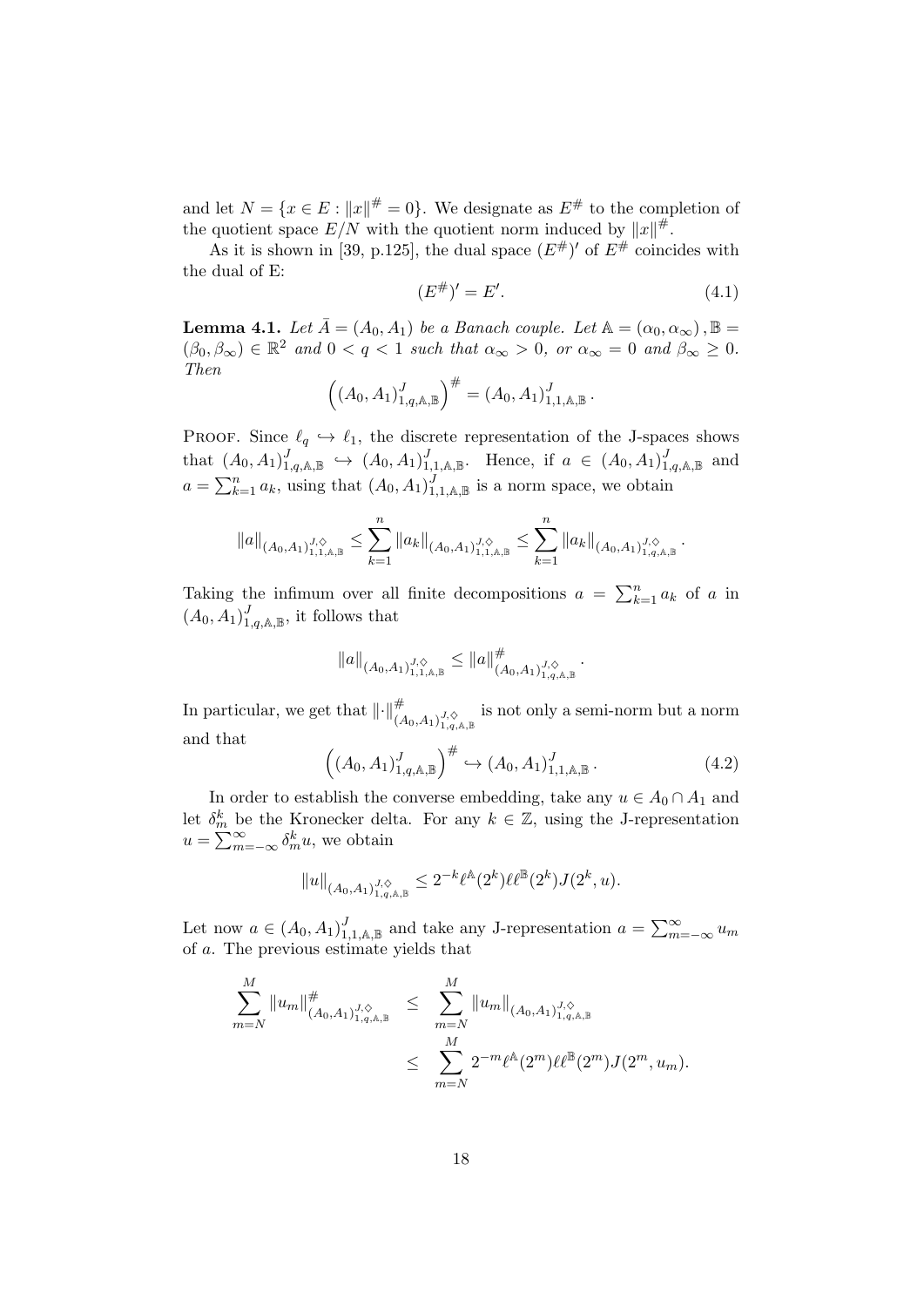It follows that the series  $\sum_{m=-\infty}^{\infty} u_m$  is convergent in  $((A_0, A_1)_{1,q,\mathbb{A},\mathbb{B}}^J)^{\#}$ . The sum of the series should be also a because of the embedding  $(4.2)$ . Therefore,

$$
||a||^{\#}_{(A_0, A_1)^{J, \diamondsuit}_{1, q, \mathbb{A}, \mathbb{B}}} \leq \sum_{m=-\infty}^{\infty} ||u_m||^{\#}_{(A_0, A_1)^{J, \diamondsuit}_{1, q, \mathbb{A}, \mathbb{B}}} \leq \sum_{m=-\infty}^{\infty} 2^{-m} \ell^{\mathbb{A}}(2^m) \ell \ell^{\mathbb{B}}(2^m) J(2^m, u_m).
$$

This yields the embedding

$$
(A_0, A_1)_{1,1,\mathbb{A},\mathbb{B}}^J \hookrightarrow \left( (A_0, A_1)_{1,q,\mathbb{A},\mathbb{B}}^J \right)^{\#}
$$

 $\Box$ 

and completes the proof.

Next we show the corresponding result for K-spaces.

**Theorem 4.2.** Let  $\bar{A} = (A_0, A_1)$  be a Banach couple. Let  $\mathbb{A} = (\alpha_0, \alpha_{\infty})$ and  $0 < q < 1$  such that  $\alpha_0 + 1/q < 0$ . Then we have:

- (i) if  $\alpha_{\infty} + 1/q > 0$ ,  $(A_0, A_1)_{1,q,\mathbb{A}}^{\#} = (A_0, A_1)_{1,1,\mathbb{A}+1/q-1}$ ,
- (ii) if  $\alpha_{\infty} + 1/q = 0$ ,  $(A_0, A_1)_{1,q,\mathbb{A}}^{\#} = (A_0, A_1)_{1,1,( \alpha_0 + 1/q 1, -1),(0,1/q-1) }$
- (iii) if  $\alpha_{\infty} + 1/q < 0$  and, in addition,  $\overline{A}$  is regular and  $\delta < -1$ , then  $(A_0, A_1)_{1,q,\mathbb{A}}^{\#} = (A_0, A_1)_{1,1,(\alpha_0+1/q-1,\delta)}.$

PROOF. For the case (i), according to Theorem 3.2, Lemma 4.1 and (3.1), we derive

$$
(A_0, A_1)^{\#}_{1,q,\mathbb{A}} = ((A_0^{\sim}, A_1^{\sim})^J_{1,q,\mathbb{A}+1/q})^{\#}
$$
  
=  $(A_0^{\sim}, A_1^{\sim})^J_{1,1,\mathbb{A}+1/q}$   
=  $(A_0^{\sim}, A_1^{\sim})_{1,1,\mathbb{A}+1/q-1} = (A_0, A_1)_{1,1,\mathbb{A}+1/q-1}$ .

For the case (ii), we proceed similarly but using also Theorem 3.5. We obtain

$$
(A_0, A_1)^{\#}_{1,q,\mathbb{A}} = ((A_0^{\sim}, A_1^{\sim})^J_{1,q,(\alpha_0+1/q,0),(0,1/q)})^{\#}
$$
  
= 
$$
(A_0^{\sim}, A_1^{\sim})^J_{1,1,(\alpha_0+1/q,0),(0,1/q)}
$$
  
= 
$$
(A_0, A_1)_{1,1,(\alpha_0+1/q-1,-1),(0,1/q-1)}.
$$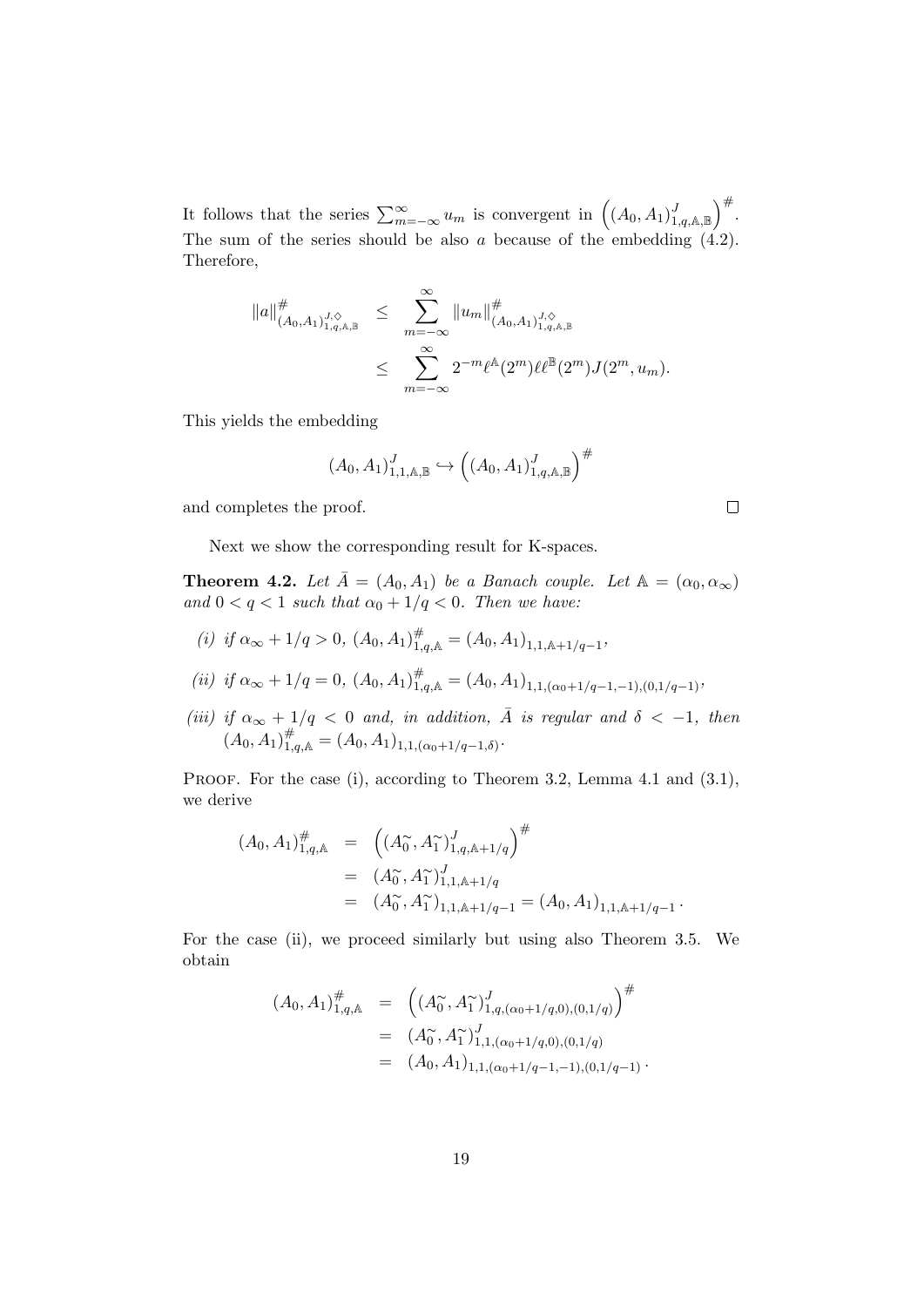Finally, in the case (iii), we have, by Theorem 3.2 and Lemma 4.1,

$$
(A_0, A_1)^{\#}_{1,q,\mathbb{A}} = ((A_0^{\sim}, A_1^{\sim})^J_{1,q,(\alpha_0+1/q,0)})^{\#}
$$
  
=  $(A_0^{\sim}, A_1^{\sim})^J_{1,1,(\alpha_0+1/q,0)}$   
=  $(A_0, A_1)_{1,1,(\alpha_0+1/q-1,\delta)}$ .

 $\Box$ 

In what follows we assume that  $\overline{A}$  is regular. Then the dual space  $A'_j$ of  $A_j$  is continuously embedded in  $(A_0 \cap A_1)'$  and so  $(A'_0, A'_1)$  is a Banach couple too.

Note that the several instances shown in Theorem 4.2 do not appear when  $0 < \theta < 1$ . Indeed, it follows from [7, Theorem 3.1] (see also [34, Corollary 2]) that for  $0 < q < 1$  and  $(\alpha_0, \alpha_\infty) \in \mathbb{R}^2$  we have

$$
(A_0, A_1)^{\#}_{\theta, q, (\alpha_0, \alpha_\infty)} = (A_0, A_1)_{\theta, 1, (\alpha_0, \alpha_\infty)}.
$$
\n(4.3)

Equalities  $(4.1)$ ,  $(4.3)$  and  $[19$ , Theorem 3.1 (or  $[40$ , Theorem 2.4) yield

$$
\left( (A_0, A_1)_{\theta, q, (\alpha_0, \alpha_\infty)} \right)' = \left( A'_0, A'_1 \right)_{\theta, \infty, (-\alpha_\infty, -\alpha_0)}.
$$
\n(4.4)

Next we proceed to determine the dual of  $(A_0, A_1)_{1,q,\mathbb{A}}$  for  $0 < q < 1$ . Our arguments are based on the previous results of this paper and the duality theorems for the case  $q = 1$  established by Cobos and Segurado [17].

**Theorem 4.3.** Let  $\bar{A} = (A_0, A_1)$  be a regular Banach couple. Let  $A =$  $(\alpha_0, \alpha_\infty)$  and  $0 < q < 1$  such that  $\alpha_0 + 1/q < 0$ . Then for the dual space W of  $(A_0, A_1)_{1,q,\mathbb{A}}$  we have:

- (i) if  $\alpha_{\infty} + 1/q > 0$ , then  $W = (A'_0, A'_1)_{1, \infty, (-\alpha_{\infty} 1/q, -\alpha_0 1/q)}$ ;
- (ii) if  $\alpha_{\infty} + 1/q = 0$ , then  $W = (A'_0, A'_1)_{1, \infty, (0, -\alpha_0 1/q), (-1/q, 0)}$ ;
- (iii) if  $\alpha_{\infty} + 1/q < 0$ , then  $W = A'_1 \cap (A'_0, A'_1)_{1, \infty, (-1, -\alpha_0 1/q)}$ .

PROOF. In the case (i), according to  $(4.1)$  and Theorem 4.2, we obtain

$$
W = ((A_0, A_1)_{1,q,\mathbb{A}}^{\#})' = ((A_0, A_1)_{1,1,\mathbb{A}+1/q-1})'.
$$

The last dual space has been determined in [17, Theorem 5.6] with the result that  $W = (A'_0, A'_1)_{1,\infty, (-\alpha_{\infty}-1/q, -\alpha_0-1/q)}$ .

For the case (ii), applying Theorem 4.2 and [19, Theorem 3.1], we get

$$
W = ((A_0, A_1)_{1,1,(\alpha_0+1/q-1,-1),(0,1/q-1)})'
$$
  
= 
$$
(A'_0, A'_1)_{1,\infty,(1,-\alpha_0-1/q+1),(-1/q+1,0)}^J.
$$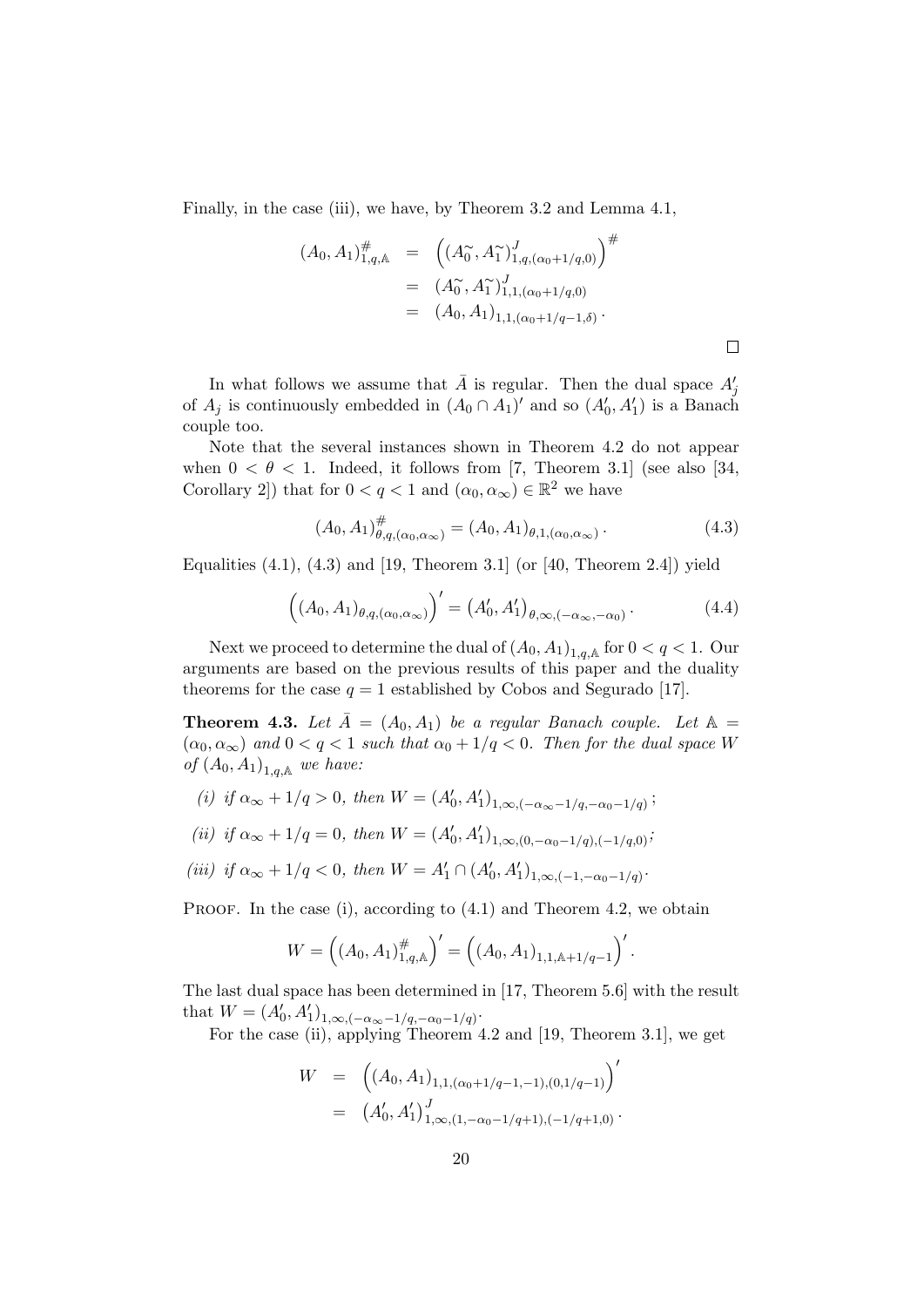We can describe the J-space in terms of the K-functional by using Theorem 3.4. We derive that

$$
W = (A'_0, A'_1)_{1, \infty, (0, -\alpha_0 - 1/q), (-1/q, 0)}.
$$

In the last case (iii), take any  $\delta < -1$ . Using Theorem 4.2 we obtain

$$
W = ((A_0, A_1)_{1,1,(\alpha_0+1/q-1,\delta)})'
$$

and, by [17, Theorem 5.10], we get

$$
W = A'_1 \cap (A'_0, A'_1)_{1,\infty, (-1, -\alpha_0 - 1/q)}.
$$

**Remark 4.4.** The corresponding duality results for  $(A_0, A_1)_{0,q,\mathbb{A}}$  can be derived from Theorem 4.3 by using (2.1).

**Remark 4.5.** Let  $L_{(p,q;\mathbb{A},\mathbb{B})}$  be the generalized Lorentz-Zygmund (GLZ) space as defined in [38, Definition 3.3]. We put  $L_{(p,q;\mathbb{A})} = L_{(p,q;\mathbb{A},\mathbb{B})}$  if  $\mathbb{B} = (0,0)$ . We write  $X^*$  for the associate space (see [38, page 396]) of the GLZ space X. Then, by [38, Theorems 6.6 (ii) and 3.8], if  $0 < q < 1$  and  $\alpha_0 + 1/q <$  $0 < \alpha_{\infty} + 1/q$ , we have

$$
(L_{(\infty,q;\mathbb{A})})^*=L_{(1,\infty;-\mathbb{A}-1/q)}.
$$

Moreover (cf., e.g., [24, Lemma 8.3] and [38, Theorem 3.8]),

$$
L_{(\infty,q;\mathbb{A})} = (L_1, L_\infty)_{1,q,\mathbb{A}},
$$

and

$$
L_{(1,\infty;-\mathbb{A}-1/q)} = (L_1, L_\infty)_{0,\infty,-\mathbb{A}-1/q} = (L_\infty, L_1)_{1,\infty,(-\alpha_\infty-1/q,-\alpha_0-1/q)} = (L_1^*, L_\infty^*)_{1,\infty,(-\alpha_\infty-1/q,-\alpha_0-1/q)}.
$$

Consequently,

$$
\left((L_1, L_\infty)_{1,q,\mathbb{A}}\right)^* = (L_1^*, L_\infty^*)_{1,\infty, (-\alpha_\infty - 1/q, -\alpha_0 - 1/q)},
$$

which corresponds to the result on dual spaces in Theorem 4.3 (i) provided that  $A_0 = L_1$  and  $A_1 = L_\infty$  if we disregard the fact that  $(L_1, L_\infty)$  is not a regular couple.

Similarly, such a correspondence can be verified in the remaining cases of Theorem 4.3.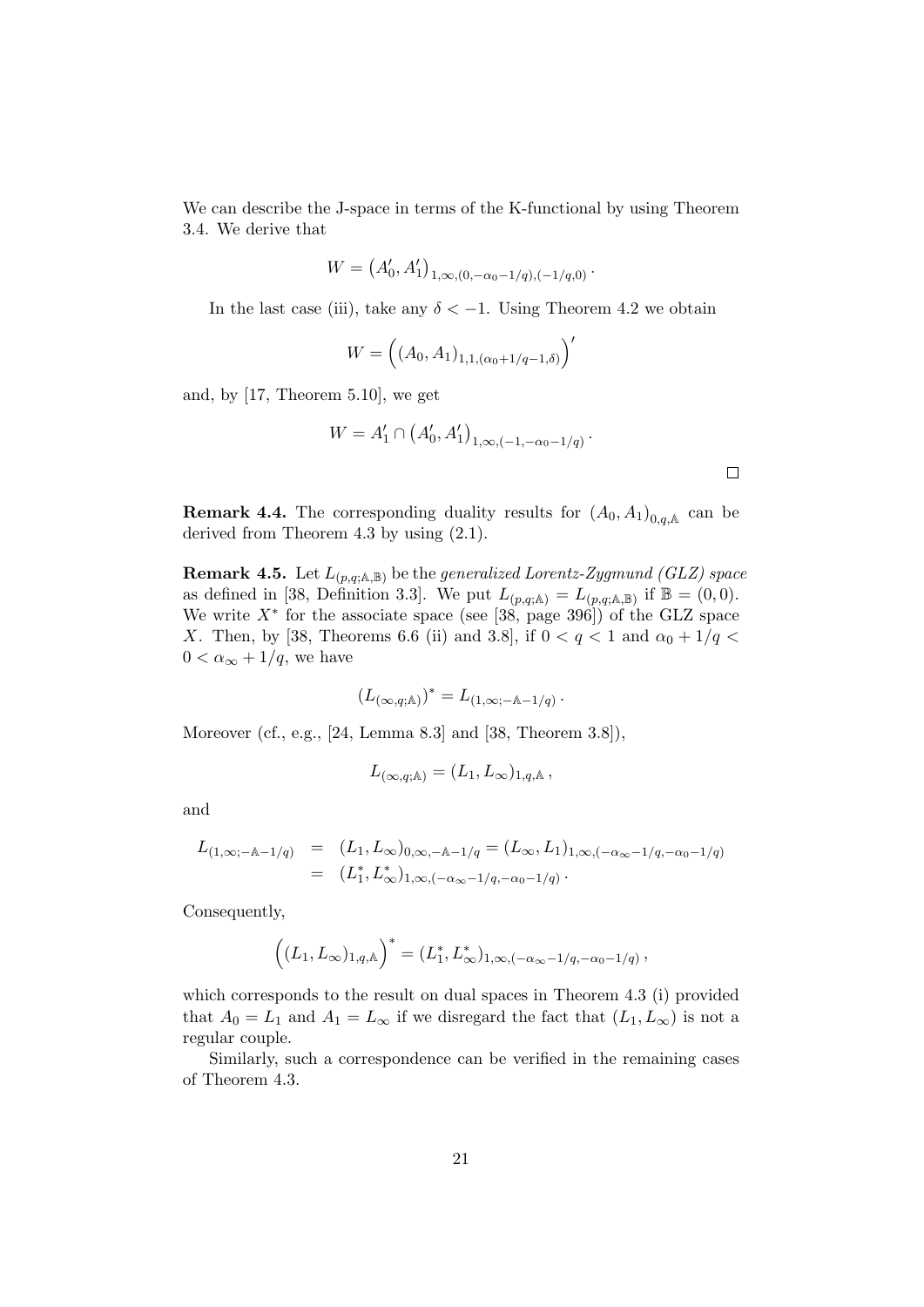## 5. Applications to Function Spaces

Besov spaces with logarithmic smoothness are attracting considerable attention in recent years (see, for example, the papers by Caetano, Gogatishvili and Opic  $[5]$ , Cobos and Domínguez  $[8, 9, 10]$ , Cobos, Domínguez and Triebel [12] or Cobos, Domínguez and Kühn [11]). These spaces are very near to the Lebesgue space  $L_p$  but they have additional properties than  $L_p$  due to their smoothness and their structure of Besov spaces (see, for example, [8, Theorem 5.1] ). There are two natural ways to introduce them that we review next.

Let f be a (complex-valued) function on  $\mathbb{R}^d$ , let  $h \in \mathbb{R}^d$  and  $1 < p < \infty$ . If f belongs to  $L_p$ , the modulus of smoothness of f is defined by

$$
\omega(f, t)_p = \sup \{ ||f(\cdot + h) - f(\cdot)||_{L_p} : |h| \le t \}.
$$

For  $0 < q \leq \infty$  and  $-\infty < b < \infty$ , the Besov space  $\mathbf{B}^{0,b}_{p,q}$  is formed by all  $f \in L_p$  having a finite quasi-norm

$$
||f||_{\mathbf{B}_{p,q}^{0,b}} = ||f||_{L_p} + \left(\int_0^1 [(1 - \log t)^b \omega(f,t)_p]^q \frac{dt}{t}\right)^{1/q}
$$

(see [20, 9, 12]). The case of interest is  $b \ge -1/q$  because if  $b < -1/q$  then  $\int_0^1 (1 - \log t)^{bq} dt/t < \infty$  and so  $\mathbf{B}_{p,q}^{0,b} = L_p$  with equivalence of quasi-norms. Also  $\mathbf{B}_{p,\infty}^{0,0}=L_p$ .

Note that  $\mathbf{B}_{p,q}^{0,b}$  has zero classical smoothness and logarithmic smoothness with exponent b. We put  $\mathbf{B}_{p,q}^0 = \mathbf{B}_{p,q}^{0,b} = L_p$  when  $b = 0$ .

Similar spaces may be introduced by following the Fourier analytic approach as we recall now. Let  $S$  and  $S'$  be the Schwartz space of all (complexvalued) rapidly decreasing infinitely differentiable functions on  $\mathbb{R}^d$ , and the space of tempered distributions on  $\mathbb{R}^d$ , respectively. We write F for the Fourier transform on  $\mathcal{S}'$  and  $\mathcal{F}^{-1}$  for the inverse Fourier transform. Take  $\varphi_0 \in \mathcal{S}$  such that

$$
supp \varphi_0 \subset \{x \in \mathbb{R}^d : |x| \le 2\} \text{ and } \varphi_0(x) = 1 \text{ if } |x| \le 1.
$$

For  $j \in \mathbb{N}$  and  $x \in \mathbb{R}^d$  let  $\varphi_j(x) = \varphi_0(2^{-j}x) - \varphi_0(2^{-j+1}x)$ . The sequence  $(\varphi_j)_{j=0}^{\infty}$  is a smooth dyadic resolution of unity.

For  $1 < p < \infty$ ,  $0 < q \leq \infty$  and  $b \in \mathbb{R}$ , the Besov space  $B_{p,q}^{0,b}$  consists of all  $f \in \mathcal{S}'$  having a finite quasi-norm

$$
||f||_{B^{0,b}_{p,q}} = \left(\sum_{j=0}^{\infty} [(1+j)^b || \mathcal{F}^{-1}(\varphi_j \mathcal{F}f) ||_{L_p}]^q\right)^{1/q}
$$

(see [36, 13, 30]). Again if  $b = 0$ , we simply write  $B_{p,q}^0$ .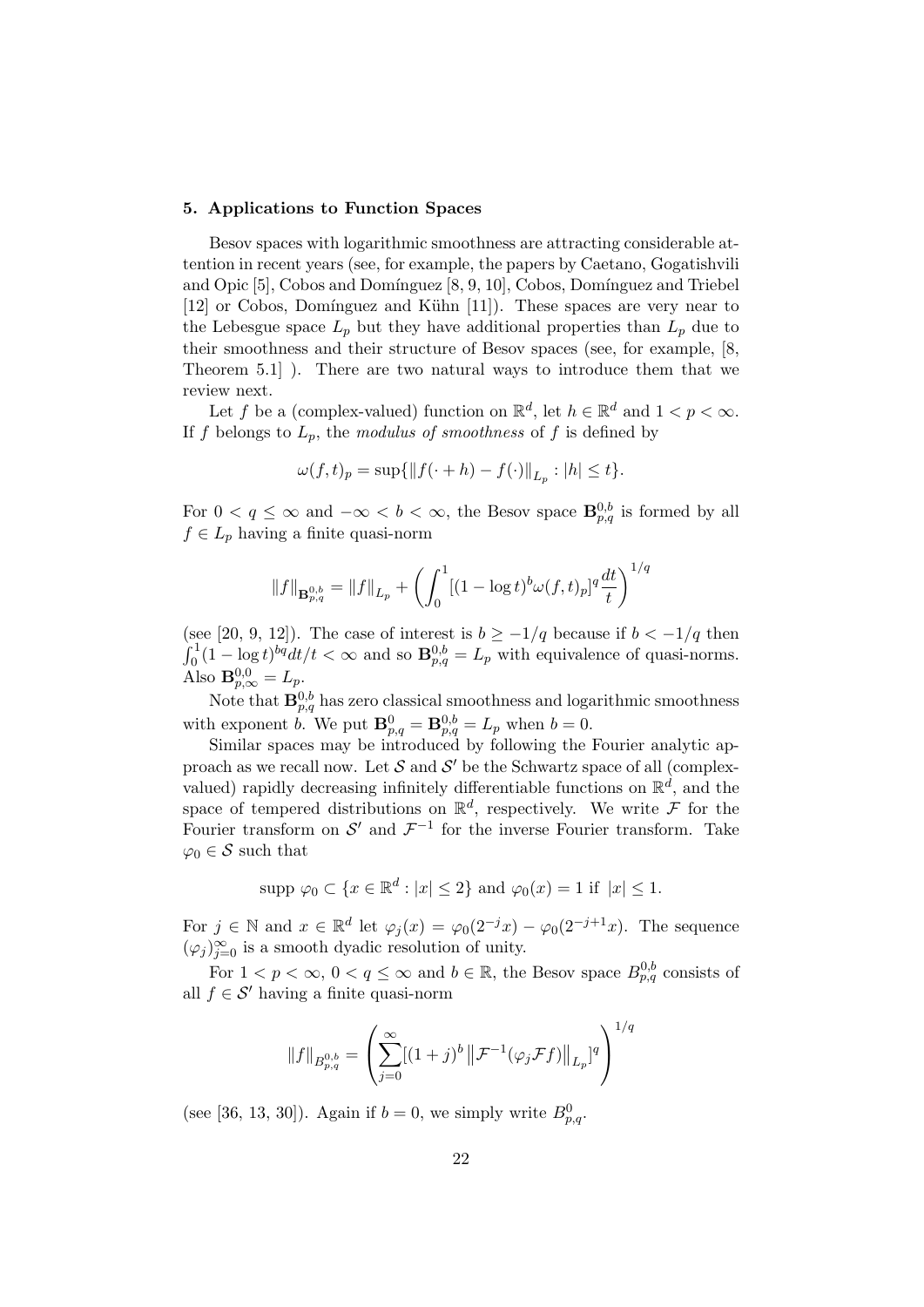Spaces  $\mathbf{B}_{p,q}^{0,b}$  and  $B_{p,q}^{0,b}$  are different but they are closely related as it is shown in [9, Theorem 3.3] and [10, Theorem 3.2]. Duality for these spaces has been studied in [9, Section 4] for the Banach case  $1 \leq q \leq \infty$ . Next we consider the quasi-Banach case  $0 < q < 1$ . We start with the spaces  $B_{p,q}^{0,b}$ .

Peetre [39, Example 3.2] showed that if  $b = 0$  then  $(B_{p,q}^0)' = B_{p',\infty}^{0}$  if  $1 < p < \infty$ ,  $1/p + 1/p' = 1$  and  $0 < q < 1$ . The corresponding formula for  $b \neq 0$  is as follows.

**Theorem 5.1.** Let  $1 < p < \infty$ ,  $1/p + 1/p' = 1$ ,  $0 < q < 1$  and  $b \in \mathbb{R}$ . Then  $\left(B_{p,q}^{0,b}\right)' = B_{p',\infty}^{0,-b}$ 

$$
\left(B_{p,q}^{0,b}\right) = B_{p',\infty}^{0,-b}.
$$
  
the fractional Sobolev space. We reca

PROOF. Let  $H_p^s$  be the fractional Sobolev space. We recall that  $(H_p^s)' = H_{p'}^{-s}$  $p'$ (see [42, Theorem 2.6.1]). It follows from [13, Theorem 5.3 and Remark 5.4] that  $B_{p,q}^{0,b} = (H_p^{-1}, H_p^1)_{1/2,q,(b,b)}$ . Consequently, using (4.4) and again [13, Theorem 5.3], we obtain

$$
\left(B_{p,q}^{0,b}\right)' = \left(\left(H_p^{-1}, H_p^{1}\right)_{1/2,q,(b,b)}\right)'
$$
  
= 
$$
\left(H_{p'}^{1}, H_{p'}^{-1}\right)_{1/2,\infty,(-b,-b)} = B_{p',\infty}^{0,-b}.
$$

 $\Box$ 

Next we determine the dual of spaces  $\mathbf{B}_{p,q}^{0,b}$  with the help of logarithmic Lipschitz spaces  $\text{Lip}_{p,\infty}^{(1,-\alpha)}$  studied by Haroske in [27, 28] (see also [22, p.149]) and the references given there.

For  $1 < p < \infty$  and  $\alpha \geq 0$ , the space  $\text{Lip}_{p,\infty}^{(1,-\alpha)}$  consists of all functions  $f \in L_p$  having a finite norm

$$
\|f\|_{\text{Lip}_{p,\infty}^{(1,-\alpha)}}=\|f\|_{L_p}+\sup_{0
$$

For  $s \in \mathbb{R}$ , we denote by  $I_s$  the lift operator defined by

$$
I_s f = \mathcal{F}^{-1} (1 + |x|^2)^{s/2} \mathcal{F} f.
$$

**Theorem 5.2.** Let  $1 < p < \infty$ ,  $1/p + 1/p' = 1$ ,  $0 < q < 1$  and  $b + 1/q > 0$ . The space  $\left(B_{p,q}^{0,b}\right)'$  is formed by all  $f \in H_{p'}^{-1}$  $p_1^{-1}$  such that  $I_{-1}f \in Lip_{p',\infty}^{(1,-b-1/q)}$ . **Moreover** 

$$
||f||_{\left(B^{0,b}_{p,q}\right)'} \sim ||I_{-1}f||_{Lip_{p',\infty}^{(1,-b-1/q)}}.
$$

**PROOF.** Consider the Banach couple formed by the Sobolev space  $W_p^1$  and  $L_p$ . By [2, Theorem 5.4.12], we get

$$
K(t, f; W_p^1, L_p) = tK(t^{-1}, f; L_p, W_p^1) \sim \min(1, t) ||f||_{L_p} + t\omega(f, t^{-1})_p.
$$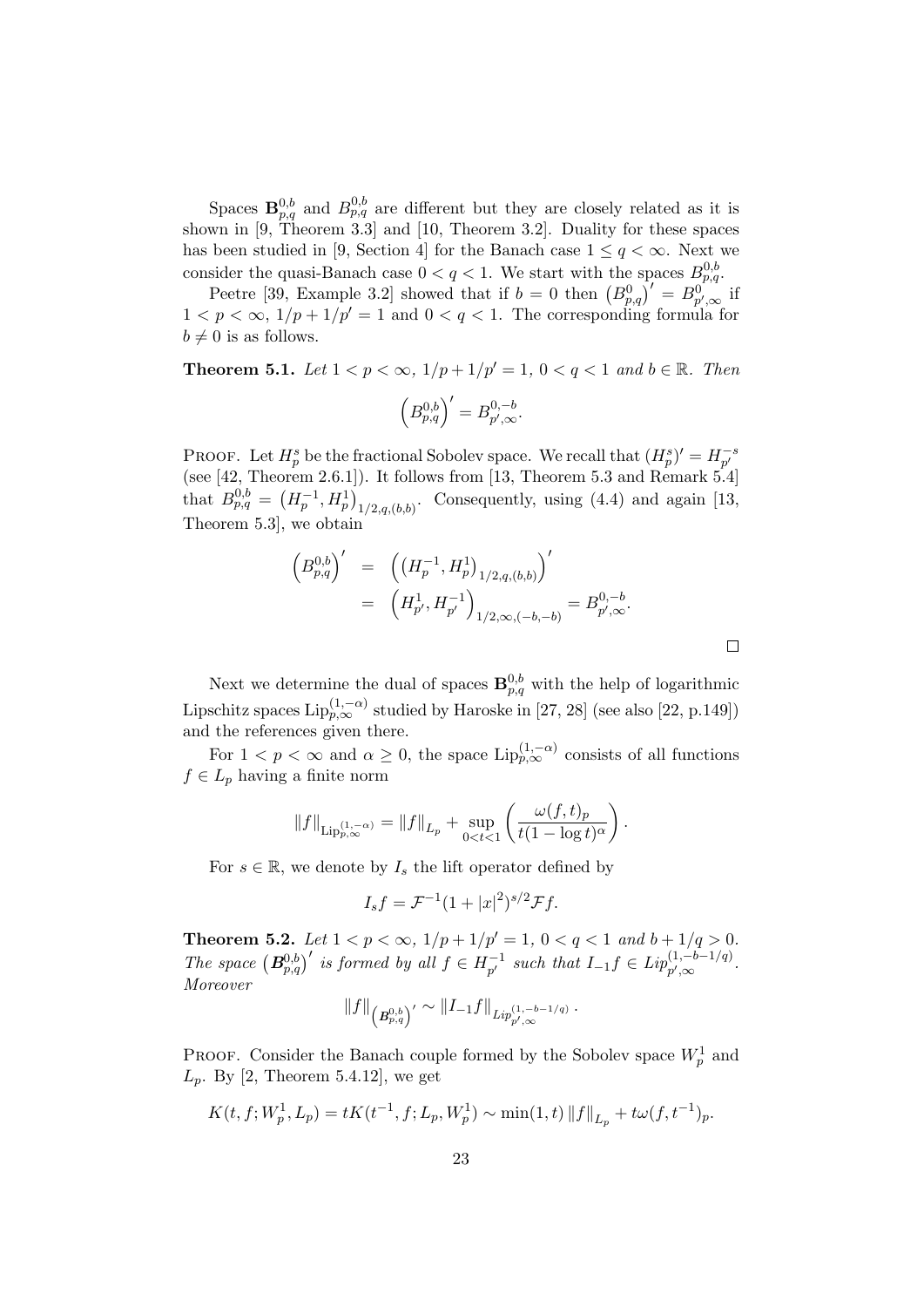Take any  $\tau$  with  $\tau + 1/q < 0$ . Using (2.5), we obtain that

$$
\mathbf{B}_{p,q}^{0,b} = (W_p^1, L_p)_{1,q,(\tau,b)}.
$$

Applying Theorem 4.3 and having in mind that  $(H_p^s)' = H_{p'}^{-s}$  $p' \over p'$ , we derive that

$$
\left(\mathbf{B}_{p,q}^{0,b}\right)'=\left(H_{p'}^{-1},L_{p'}\right)_{1,\infty,(-b-1/q,-\tau-1/q)}.
$$

On the other hand, since  $I_{-1}: H_{p'}^s \to H_{p'}^{s+1}$  $p^{\{s+1\}}_{p'}$  is bijective and bounded, we have

$$
K(t, f; H_{p'}^{-1}, L_{p'}) \sim K(t, I_{-1}f; L_{p'}, W_{p'}^1) \sim \min(1, t) \|I_{-1}f\|_{L_{p'}} + \omega(I_{-1}f, t)_{p'}.
$$

Therefore, using (2.4), we conclude

$$
||f||_{\left(\mathbf{B}_{p,q}^{0,b}\right)'} \sim \sup_{0 < t < 1} \left( \frac{K(t, f; H_{p'}^{-1}, L_{p'})}{t(1 - \log t)^{b+1/q}} \right) \\
\sim ||I_{-1}f||_{L_{p'}} + \sup_{0 < t < 1} \left( \frac{\omega(I_{-1}f, t)_{p'}}{t(1 - \log t)^{b+1/q}} \right) \\
= ||I_{-1}f||_{\text{Lip}_{p',\infty}^{(1, -b-1/q)}}.
$$

 $\Box$ 

For the special case  $b = 0$  we obtain the following.

Corollary 5.3. Let  $1 < p < \infty$ ,  $1/p + 1/p' = 1$  and  $0 < q < 1$ . The space  $(B_{p,q}^0)'$  is formed by all  $f \in H_{p'}^{-1}$  $p_1^{-1}$  such that  $I_{-1}f \in Lip_{p',\infty}^{(1,-1/q)}$ . Moreover

$$
||f||_{(B^0_{p,q})'} \sim ||I_{-1}f||_{Lip_{p',\infty}^{(1,-1/q)}}.
$$

**Remark 5.4.** As follows from Theorem 5.1, the dual of  $B_{p,q}^{0,b}$  does not depend on q for  $0 < q < 1$ . However this is not the case for the space  $\mathbf{B}_{p,q}^{0,b}$ . Moreover, Theorem 5.2 point out a remarkable difference between the dual of  $\mathbf{B}_{p,q}^{0,b}$  in the quasi-Banach case  $0 < q < 1$  and the dual in the Banach case  $1 \leq q < \infty$  described in [9, Theorem 4.3]:  $||f||_{(\mathbf{B}_{p,q}^{0,b})'} \sim ||I_{-1}f||_{\text{Lip}_{p',q'}}$ 

As one can see, the role of q when  $0 < q < 1$  is in the exponent,  $-b-1/q$ , of the logarithm in the associated Lipschitz space, while in the Banach case that exponent has the constant value  $-b-1$  and q has a role in the second index,  $q'$ , of the Lipschitz space.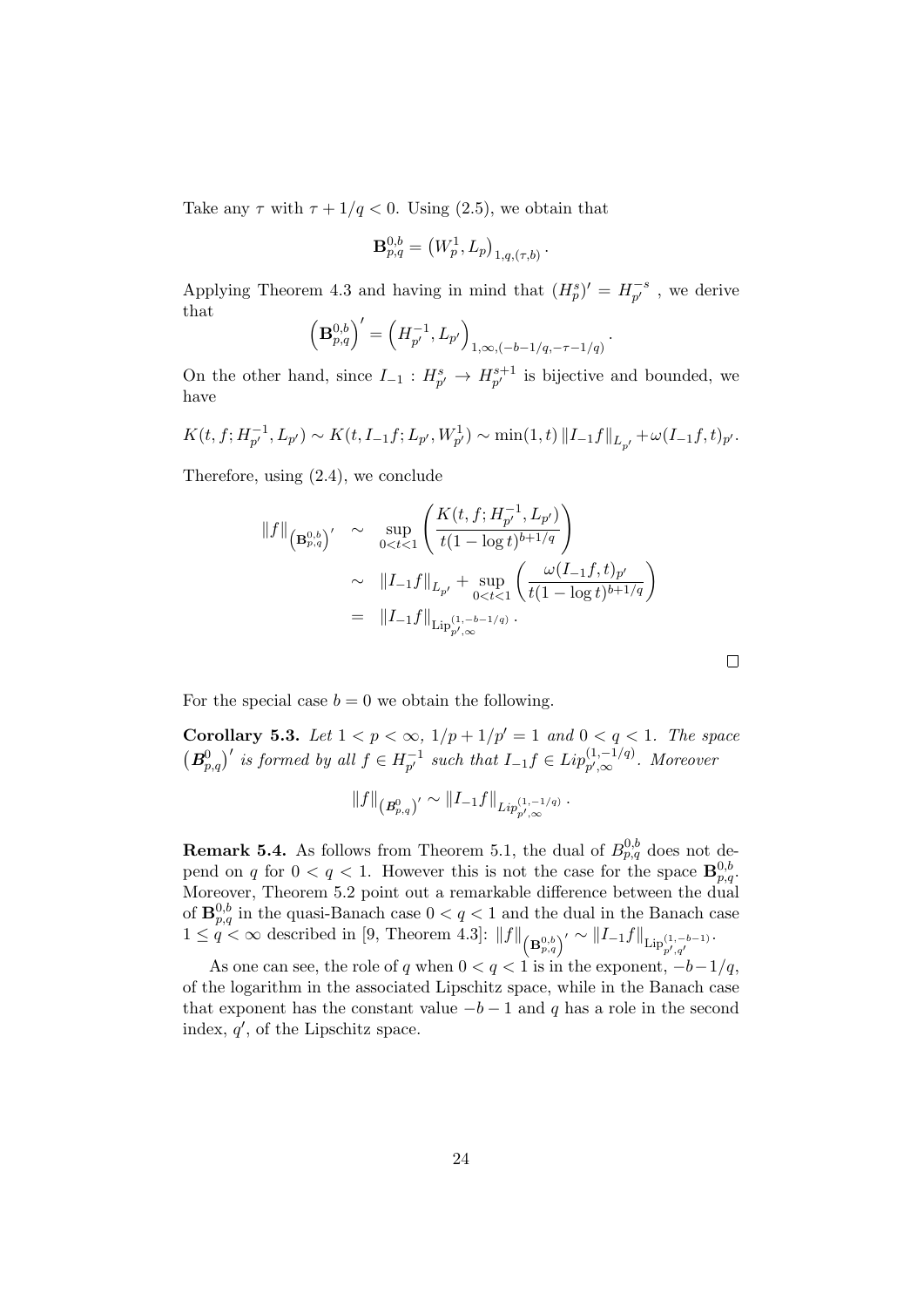### 6. Applications to Operator Spaces

Let H be a Hilbert space and let  $\mathcal{L}(H)$  be the Banach space of all bounded linear operators acting from H into H. For  $T \in \mathcal{L}(H)$ , the singular numbers of T are defined by

$$
s_n(T) = \inf \{ ||T - R||_{\mathcal{L}(H)} : R \in \mathcal{L}(H) \text{ with rank } R < n \}, \ n \in \mathbb{N}.
$$

Let  $S_{\infty}$  be the subspace of  $\mathcal{L}(H)$  formed by all compact operators and for  $1 \leq p < \infty$  let  $S_p$  be the Schatten p-class, formed by all those  $T \in \mathcal{L}(H)$ having a finite norm

$$
||T||_{S_p} = \left(\sum_{n=1}^{\infty} s_n(T)^p\right)^{1/p}
$$

(see [25, 29]). The so-called *Macaev ideals*  $S_{\Pi}$ ,  $S_{\infty,1}$  are defined as the collection of all  $T \in \mathcal{L}(H)$  which have a finite norm

$$
||T||_{S_{\Pi}} = \sup \Big\{ (1 + \log n)^{-1} \sum_{k=1}^{n} s_k(T) : n \in \mathbb{N} \Big\},
$$
  

$$
||T||_{S_{\infty,1}} = \sum_{n=1}^{\infty} s_n(T) n^{-1},
$$

respectively (see [33, 25, 1, 18]). We have the following continuous embeddings

$$
S_1 \hookrightarrow S_{\Pi}^{\circ} \hookrightarrow S_{\Pi} \hookrightarrow S_q \hookrightarrow S_{\infty,1} \hookrightarrow S_{\infty} \hookrightarrow \mathcal{L}(H).
$$

Here  $1 < q < \infty$  and  $S^{\circ}$  stands for the closure in the space S of the set of all finite rank operators in  $H$ . Furthermore, the following duality formulae hold

$$
(S_1)' = \mathcal{L}(H)
$$
 and  $(S_p)' = S_{p'}$  for  $1 < p \le \infty$ ,  $1/p + 1/p' = 1$ , (6.1)  
 $(S_{\Pi}^{\circ})' = S_{\infty,1}$  and  $(S_{\infty,1})' = S_{\Pi}$ , (6.2)

(see [25, Theorems III.12.3 and III.15.2]).

The space  $S_{\infty,1}$  is a member of the scale

$$
S_{\infty,q,b} = \left\{ T \in \mathcal{L}(H) : ||T||_{S_{\infty,q,b}} = \left( \sum_{n=1}^{\infty} [(1 + \log n)^b s_n(T)]^q n^{-1} \right)^{1/q} < \infty \right\}
$$

where  $0 < q \le \infty$ ,  $b+1/q \ge 0$  if  $q < \infty$  and  $b > 0$  if  $q = \infty$  because otherwise the space is equal to  $\mathcal{L}(H)$ . Theses spaces make sense even for operators between Banach spaces provided that we replace the singular numbers by the approximation numbers. They have been studied in [6, 15] among other papers.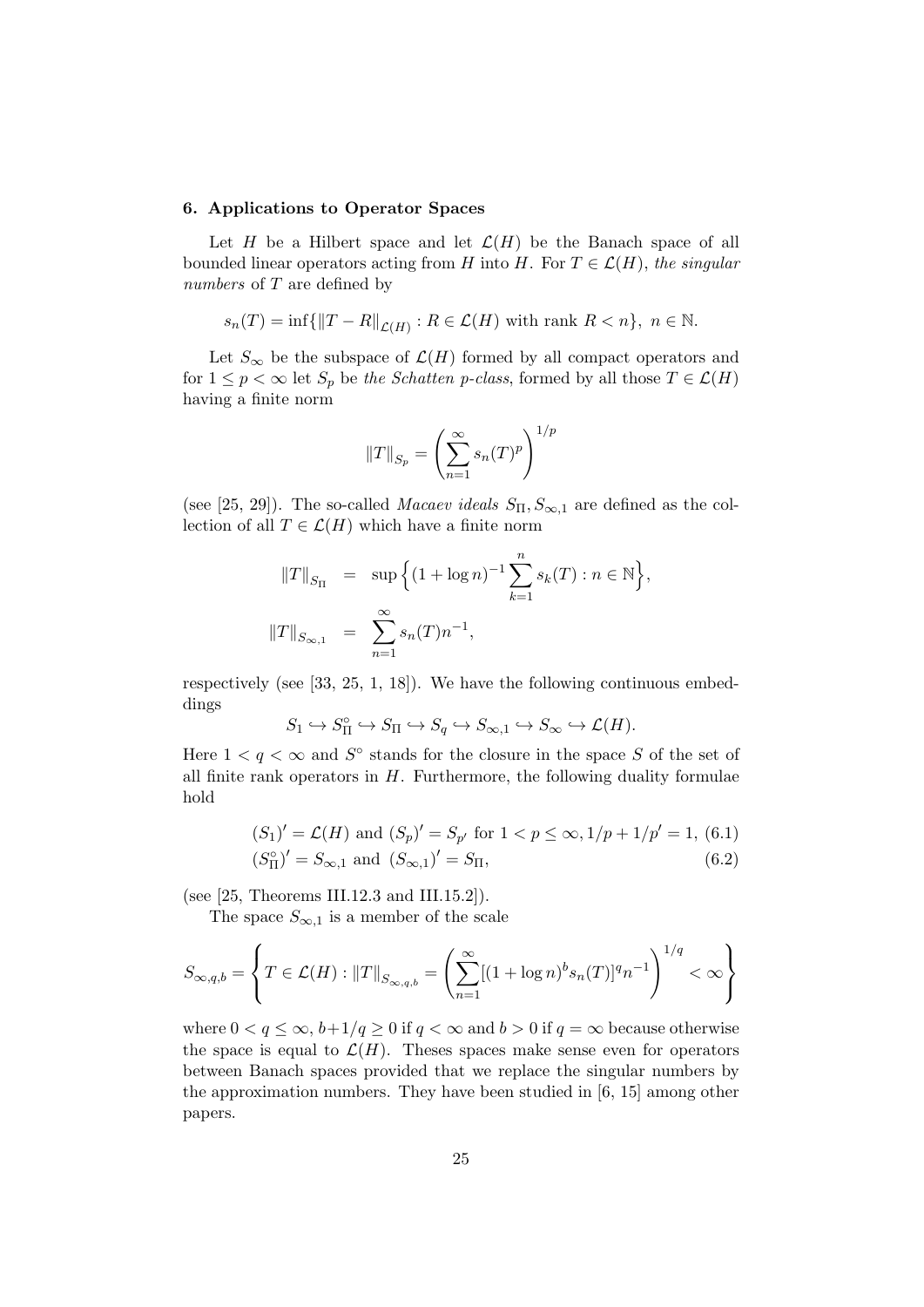Associated to  $S_{\Pi}$  we may consider the scale

$$
S_{\Pi,q,b} = \left\{ T \in \mathcal{L}(H) : ||T||_{S_{\Pi,q,b}} = \left( \sum_{n=1}^{\infty} [(1 + \log n)^b \sum_{k=1}^{n} s_k(T)]^q n^{-1} \right)^{1/q} < \infty \right\}
$$

where  $b + 1/q < 0$  if  $q < \infty$  and  $b \le 0$  if  $q = \infty$  because otherwise the space is just  $\{0\}.$ 

All these spaces can be obtained by interpolation between  $S_1$  and  $S_{\infty}$ by using logarithmic interpolation methods as we show next.

**Lemma 6.1.** Let  $0 < q \leq \infty$  and  $b, \eta \in \mathbb{R}$ .

(i) If  $b+1/q < 0 \le \eta+1/q$  and  $q < \infty$ , or  $b \le 0 < \eta$  and  $q = \infty$ , then we have, with equivalent quasi-norms,

$$
(S_{\infty}, S_1)_{1, q, (b, \eta)} = S_{\Pi, q, b}.
$$

(ii) If  $\eta + 1/q < 0 \leq b + 1/q$  and  $q < \infty$ , or  $\eta \leq 0 < b$  and  $q = \infty$ , then we have, with equivalent quasi-norms,

$$
(S_1, S_{\infty})_{1,q,(\eta,b)} = S_{\infty,q,b}.
$$

PROOF. Since  $S_1 \hookrightarrow S_{\infty}$  and

$$
K(n^{-1}, T; S_{\infty}, S_1) = n^{-1} \sum_{k=1}^n s_k(T), \ n \in \mathbb{N}
$$
 (6.3)

(see [41, 35, 42]), using  $(2.4)$  we obtain

$$
||T||_{(S_{\infty},S_{1})_{1,q,(b,\eta)}} \sim \left(\int_{0}^{1} [t^{-1}(1-\log t)^{b}K(t,T)]^{q}\frac{dt}{t}\right)^{1/q}
$$

$$
\sim \left(\sum_{n=1}^{\infty} \int_{1/(n+1)}^{1/n} [t^{-1}(1-\log t)^{b}K(t,T)]^{q}\frac{dt}{t}\right)^{1/q}
$$

$$
\sim \left(\sum_{n=1}^{\infty} [(1+\log n)^{b} \sum_{k=1}^{n} s_{k}(T)]^{q} n^{-1}\right)^{1/q}
$$

$$
\sim ||T||_{S_{\Pi,q,b}}.
$$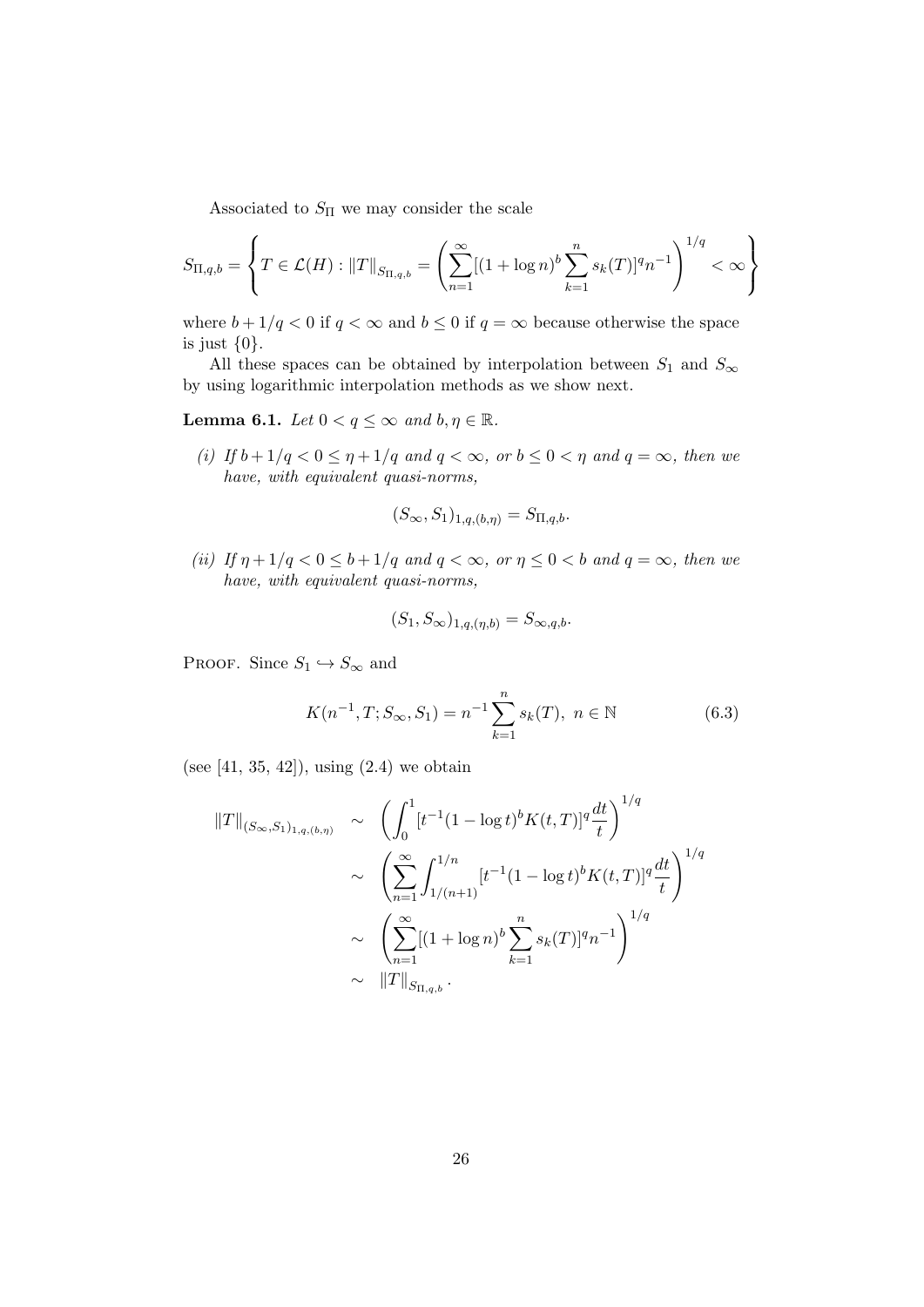To prove (ii), we use (2.5) obtaining that

$$
||T||_{(S_1, S_{\infty})_{1,q,(\eta,b)}} \sim \left( \int_1^{\infty} [t^{-1}(1+\log t)^b K(t,T)]^q \frac{dt}{t} \right)^{1/q}
$$
  
\$\sim \left( \sum\_{n=1}^{\infty} \int\_n^{n+1} [t^{-1}(1+\log t)^b K(t,T)]^q \frac{dt}{t} \right)^{1/q}\$  
\$\sim \left( \sum\_{n=1}^{\infty} [(1+\log n)^b \frac{1}{n} \sum\_{k=1}^n s\_k(T)]^q n^{-1} \right)^{1/q}\$  
\$\sim \left( \sum\_{n=1}^{\infty} [(1+\log n)^b s\_n(T)]^q n^{-1} \right)^{1/q}\$  
= ||T||\_{S\_{\infty,q,b}} ,

where we have used the generalized Hardy's inequality established in [16, Theorem 1.2] for the last equivalence.  $\Box$ 

Remark 6.2. Under the assumptions of Lemma 6.1, according to Lemma 2.2, we have

$$
(\mathcal{L}(H), S_1)_{1,q,(b,\eta)} \subseteq S_{\infty}, (S_1, \mathcal{L}(H))_{1,q,(\eta,b)} \subseteq S_{\infty}.
$$

Since  $S_1 \hookrightarrow S_\infty \hookrightarrow \mathcal{L}(H)$ , it is easy to check that

$$
K(t, T; S_1, \mathcal{L}(H)) = K(t, T; S_1, S_{\infty}), T \in S_{\infty}.
$$

Therefore, under the assumptions on  $b, q, \eta$  as in Lemma 6.1, we also have

$$
(\mathcal{L}(H), S_1)_{1, q, (b, \eta)} = S_{\Pi, q, b}, \ (S_1, \mathcal{L}(H))_{1, q, (\eta, b)} = S_{\infty, q, b}.
$$

We close the paper by showing the duality relationships between these two scales of spaces.

**Theorem 6.3.** Let  $0 < q \le \infty$  and  $b \in \mathbb{R}$  with  $b + 1/q < 0$ . Then we have

- (i)  $(S_{\Pi,q,b})' = S_{\infty,\infty,-b-1/q}$  if  $0 < q < 1$ ,
- (ii)  $(S_{\Pi,q,b})' = S_{\infty,q',-b-1}$  if  $1 \le q < \infty$ ,  $1/q + 1/q' = 1$ ,
- (iii)  $(S_{\Pi,\infty,b}^{\circ})' = S_{\infty,1,-b-1}.$

PROOF. By Lemma 6.1, we know that  $S_{\Pi,q,b} = (S_{\infty}, S_1)_{1,q,(b,0)}$ . Hence, if  $0 < q < 1$ , according to (6.1), Theorem 4.3/(i) and Remark 6.2, we obtain

$$
(S_{\Pi,q,b})' = (S_1, \mathcal{L}(H))_{1,\infty,(-1/q,-b-1/q)} = S_{\infty,\infty,-b-1/q}.
$$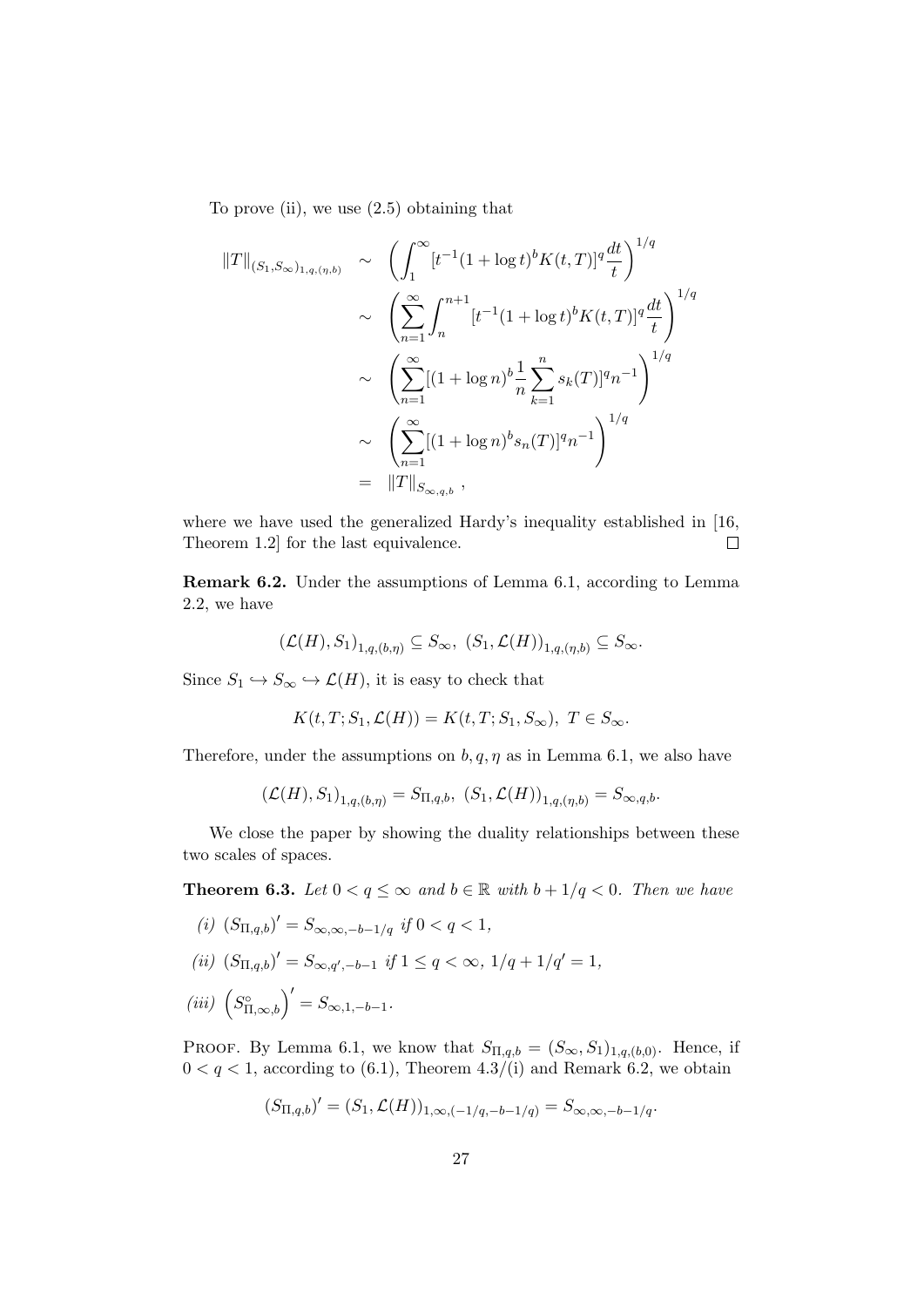If  $1 \leq q < \infty$ , we proceed similarly but using now [17, Theorem 5.6]. Finally, if  $q = \infty$ , we get by [17, Theorem 5.9]

$$
(S_{\Pi,\infty,b}^{\circ})' = ((S_{\infty}, S_1)_{1,\infty,(b,1)}^{\circ})'
$$
  
=  $(S_1, \mathcal{L}(H))_{1,1,(-2,-b-1)} = S_{\infty,1,-b-1}.$ 

 $\Box$ 

**Theorem 6.4.** Let  $0 < q \leq \infty$  and  $0 < b + 1/q$ . Then we have

- (i)  $(S_{\infty,q,b})' = S_{\Pi,\infty,-b-1/q}$  if  $0 < q < 1$ , (ii)  $(S_{\infty,q,b})' = S_{\Pi,q',-b-1}$  if  $1 \le q < \infty$ ,  $1/q + 1/q' = 1$ ,
- (*iii*)  $(S_{\infty,\infty,b}^{\circ})' = S_{\Pi,1,-b-1}.$

PROOF. For  $0 \le q \le 1$ , according to Lemma 6.1, Theorem 4.3/(i) and Remark 6.2, we derive

$$
\begin{array}{rcl}\n(S_{\infty,q,b})' & = & \left( (S_1, S_{\infty})_{1,q,(-2/q,b)} \right)' \\
& = & \left( \mathcal{L}(H), S_1 \right)_{1,\infty,(-b-1/q,1/q)} = S_{\Pi,\infty,-b-1/q}.\n\end{array}
$$

The case  $1 \leq q < \infty$  is similar but using [17, Theorem 5.6]. If  $q = \infty$ , by Lemma 6.1 and [17, Theorem 5.9], we obtain

$$
(S_{\infty,\infty,b}^{\circ})' = ((S_1, S_{\infty})_{1,\infty,(-1,b)}^{\circ})'
$$
  
=  $(\mathcal{L}(H), S_1)_{1,1,(-b-1,0)} = S_{\Pi,1,-b-1}.$ 

Since  $S_{\Pi} = S_{\Pi,\infty,-1}$  and  $S_{\infty,1} = S_{\infty,1,0}$ , formulae (6.2) follows from Theorems 6.3 and 6.4.

Remark 6.5. Looking at the statements of Theorems 6.3 and 6.4 one can see that the exponent of the logarithm depends on  $q$  when  $0 < q < 1$ , while this is not the case for  $1 \le q \le \infty$ .

The dual of the space  $S_{\infty,q,-1/q}$  does not belong to the scale of spaces  $S_{\Pi,p,b}$ . We compute it in the case  $0 < q < 1$ .

**Theorem 6.6.** Let  $0 < q < 1$ . Then  $(S_{\infty,q,-1/q})'$  coincides with the collection of all  $T \in \mathcal{L}(H)$  which have a finite norm

$$
||T|| = \sup \{ (1 + \log(1 + \log n))^{-1/q} \sum_{k=1}^{n} s_k(T) : k \in \mathbb{N} \}.
$$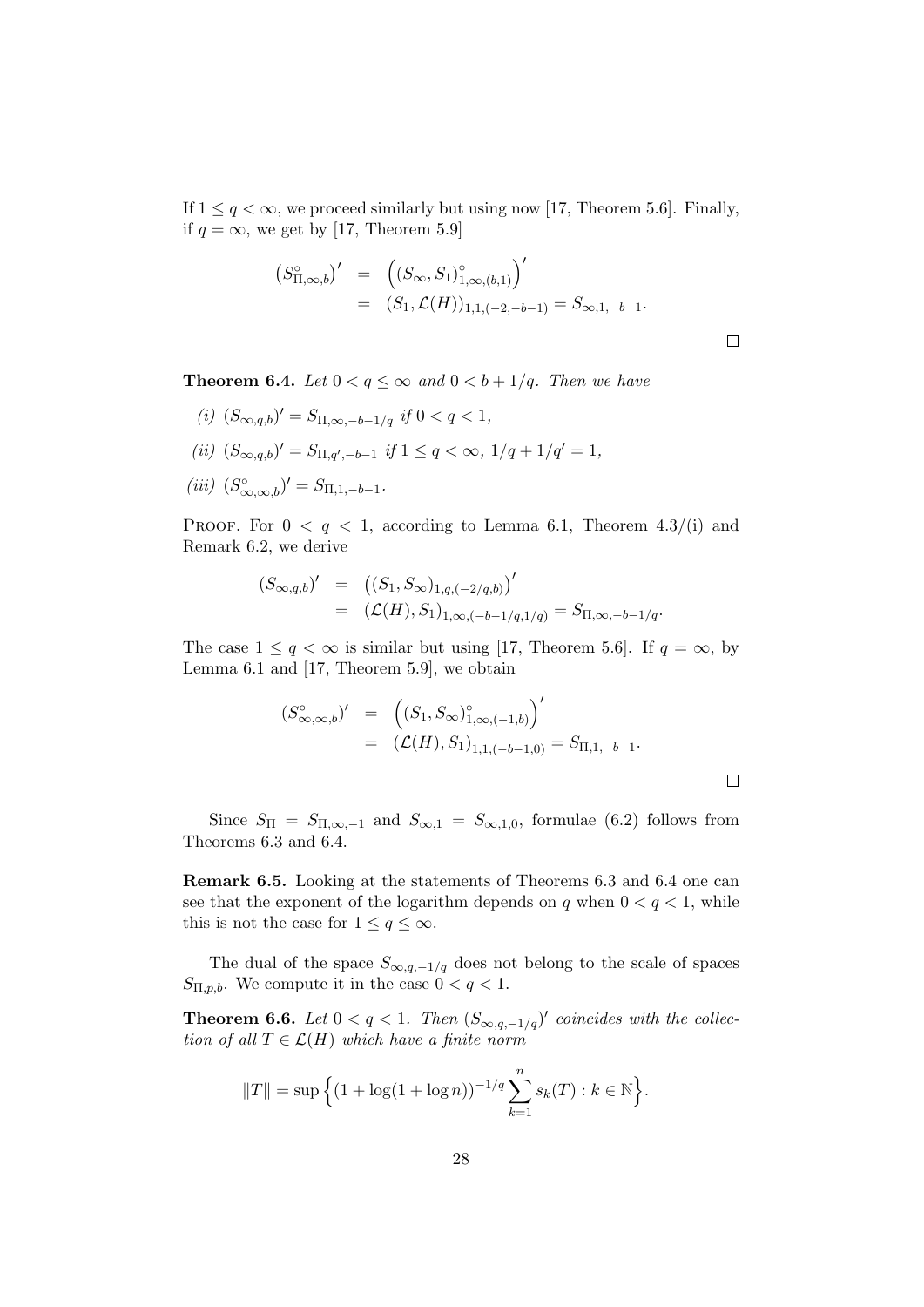PROOF. Since  $S_{\infty,q,-1/q} = (S_1, S_\infty)_{1,q,(-2/q,-1/q)}$ , it follows from Theorem  $4.3/(ii)$  that

$$
(S_{\infty,q,-1/q})' = (\mathcal{L}(H), S_1)_{1,\infty,(0,1/q),(-1/q,0)}.
$$

In order to identify this interpolation space, we observe that  $K(t, T; \mathcal{L}(H), S_1) =$  $||T||_{\mathcal{L}(H)}$  for  $t \geq 1$ . Hence,

$$
\sup \left\{ t^{-1} K(t,T) \ell^{1/q}(t) : t \ge 1 \right\} \sim ||T||_{\mathcal{L}(H)}.
$$

Consequently, using (6.3), we derive

$$
||T||_{(\mathcal{L}(H),S_1)_{1,\infty,(0,1/q),(-1/q,0)}}\sim \sup\{t^{-1}K(t,T;\mathcal{L}(H),S_1)\ell\ell^{-1/q}(t):0
$$

| I |  |  |
|---|--|--|
|   |  |  |
|   |  |  |

## Acknowledgements

The authors would also like to thank the referee for his/her useful comments and for drawing their attention to Remark 4.5.

## References

- [1] J. Arazy, S.D. Fisher and J. Peetre, Hankel operators on weighted Bergman spaces, Amer. J. Math. 110 (1988) 989–1053.
- [2] C. Bennett and R. Sharpley, Interpolation of Operators, Academic Press, New York, 1988.
- [3] J. Bergh and J. Löfström, Interpolation Spaces. An introduction, Springer, Berlin, 1976.
- [4] Y. Brudnyĭ and N. Krugljak, *Interpolation Functors and Interpolation* Spaces, Vol. 1, North-Holland, Amsterdam, 1991.
- [5] A.M. Caetano, A. Gogatishvili and B. Opic, Sharp embeddings of Besov spaces involving only logarithmic smoothness, J. Approx. Theory 152 (2008) 188–214.
- [6] F. Cobos, On the Lorentz-Marcinkiewicz operator ideal, Math. Nachr. 126 (1986) 281–300.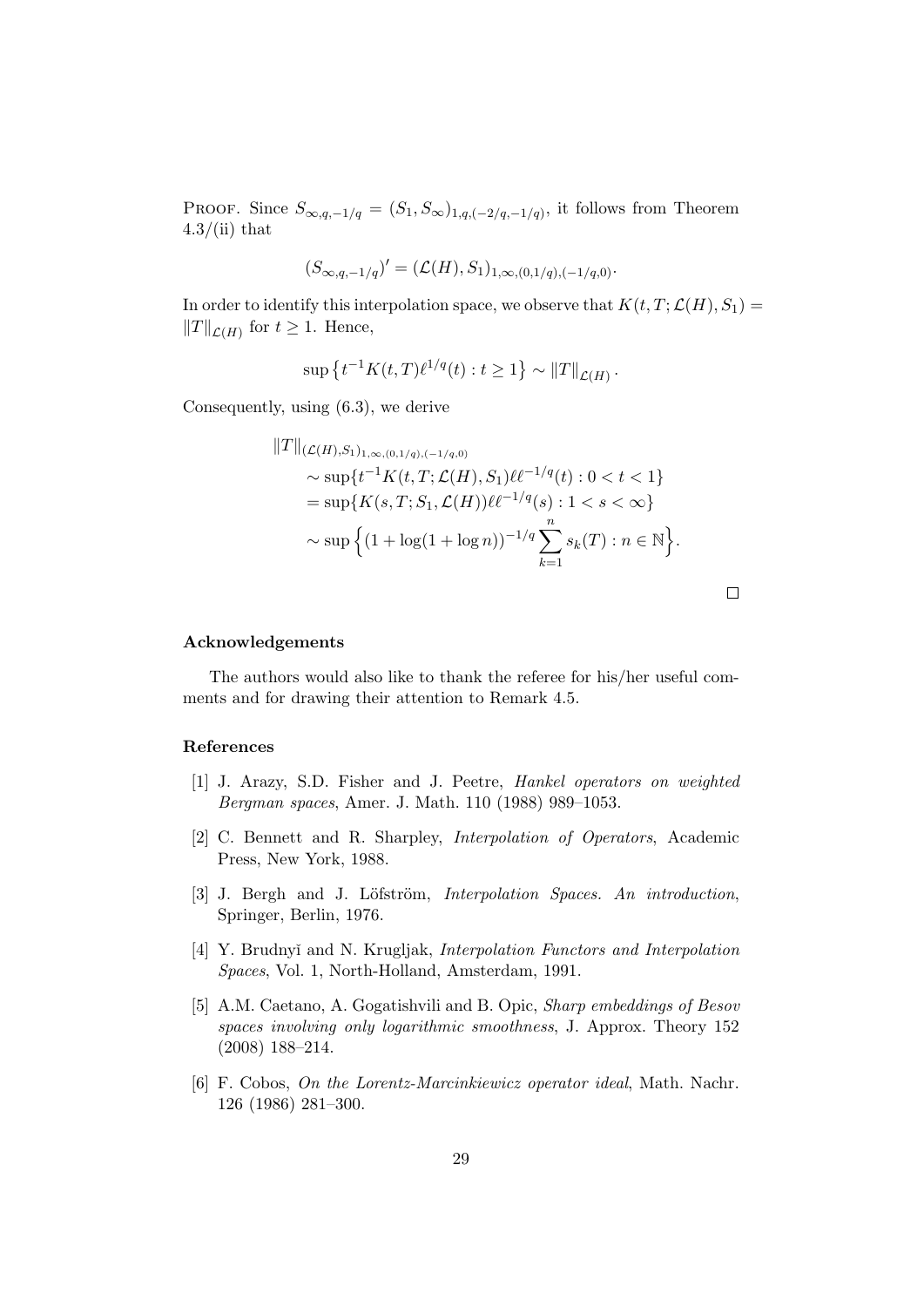- [7] F. Cobos, Duality and Lorentz-Marcinkiewicz operator spaces, Math. Scand. 63 (1988) 261–267.
- [8] F. Cobos and O. Domínguez, Approximation spaces, limiting interpolation and Besov spaces, J. Approx. Theory 189 (2015) 43–66.
- [9] F. Cobos and O. Domínguez, On Besov spaces of logarithmic smoothness and Lipschitz spaces, J. Math. Anal. Appl. 425 (2015) 71–84.
- [10] F. Cobos and O. Dom´ınguez, On the relationship between two kinds of Besov spaces with smoothness near zero and some other applications of limiting interpolation, J. Fourier Anal. Appl. 22 (2016) 1174-1191.
- [11] F. Cobos, O. Domínguez and T. Kühn, Approximation and entropy numbers of embeddings between approximation spaces, Constr. Approx. 47 (2018) 453-486.
- [12] F. Cobos, O. Domínguez and H. Triebel, *Characterizations of logarith*mic Besov spaces in terms of differences, Fourier-analytical decompositions, wavelets and semi-groups, J. Funct. Anal. 270 (2016) 4386-4425.
- [13] F. Cobos and D.L. Fernandez, Hardy-Sobolev spaces and Besov spaces with a function parameter, in: Function Spaces and Applications. Lect. Notes in Math., vol. 1302, Springer, Berlin, 1988, pp. 158–170.
- [14] F. Cobos, L.M. Fernández-Cabrera, T. Kühn and T. Ullrich, On an extreme class of real interpolation spaces, J. Funct. Anal. 256 (2009) 2321-2366.
- [15] F. Cobos and I. Resina, Representation theorems for some operator ideals, J. Lond. Math. Soc. 39 (1989) 324-334.
- [16] F. Cobos and I. Resina, On Hardy's inequality and eigenvalue distributions, Port. Math. 50 (1993) 151-155.
- [17] F. Cobos and A. Segurado, Description of logarithmic interpolation spaces by means of the J-functional and applications, J. Funct. Anal. 268 (2015) 2906–2945.
- [18] A. Connes, Noncommutative Geometry, Academic Press, San Diego, 1994.
- [19] M. Cwikel and J. Peetre, Abstract K and J spaces, J. Math. Pures Appl. 60 (1981) 1–50.
- [20] R.A. DeVore, S.D. Riemenschneider and R.C. Sharpley, Weak interpolation in Banach spaces, J. Funct. Anal. 33 (1979) 58–94.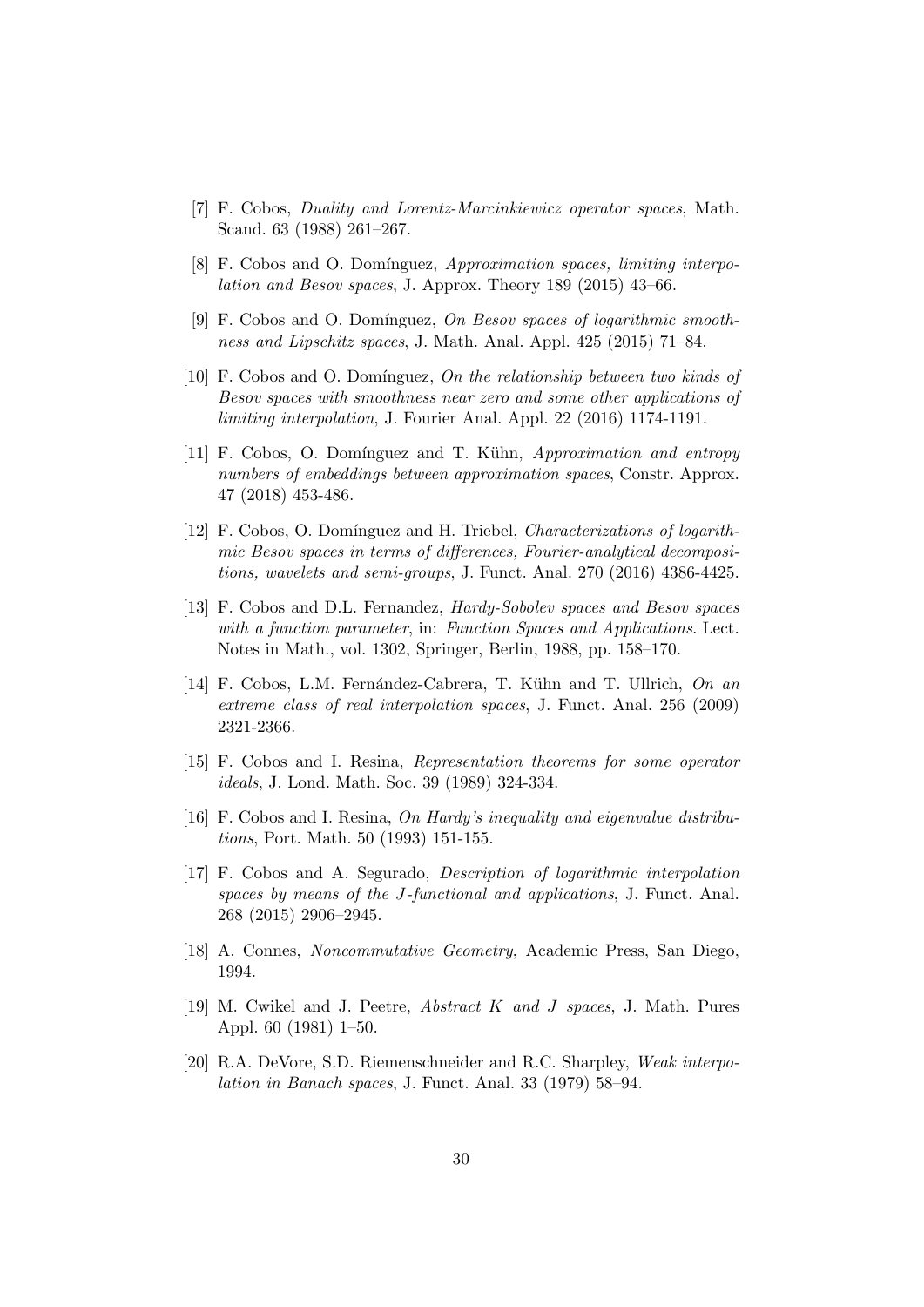- [21] D. E. Edmunds and B. Opic, *Limiting variants of Krasnosel'ski*i's compact interpolation theorem, J. Funct. Anal. 266 (2014) 3265–3285.
- [22] D.E. Edmunds and W.D. Evans, Hardy Operators. Function Spaces and Embeddings, Springer, Berlin, 2004.
- [23] W.D. Evans and B. Opic, Real interpolation with logarithmic functors and reiteration, Canad. J. Math. 52 (2000) 920–960.
- [24] W.D. Evans, B. Opic and L. Pick, Real interpolation with logarithmic functors, J. Inequal. Appl. 7 (2002) 187–269.
- [25] I.C. Gohberg and M.G. Krein, *Introduction to the Theory of Linear* Nonselfadjoint Operators, Amer. Math. Soc., Providence, RI, 1969.
- [26] J. Gustavsson, A function parameter in connection with interpolation of Banach spaces, Math. Scand. 42 (1978) 289–305.
- [27] D.D. Haroske, On more general Lipschitz spaces, Z. Anal. Anwend. 19 (2000) 781–799.
- [28] D.D. Haroske, Envelopes and Sharp Embeddings of Function Spaces, Chapman & Hall/CRC Research Notes in Mathematics, vol. 437, Chapman & Hall/CRC, Boca Raton, FL, 2007.
- [29] H. König, *Eigenvalue Distribution of Compact Operators*, Birkhäuser, Basel, 1986.
- [30] H.-G. Leopold, Embeddings and entropy numbers in Besov spaces of generalized smoothness, in: Function Spaces. Lect. Notes in Pure and Appl. Math., vol. 213, Marcel Dekker, New York, 2000, pp. 323–336.
- [31] J. L. Lions, Sur les espaces d'interpolation: dualité, Math. Scand. 9 (1961) 147–177.
- [32] J.-L. Lions and J. Peetre, Sur une classe d´espaces d´interpolation, Inst. Hautes Etudes Sci. Publ. Math. 19 (1964) 5–68. ´
- [33] V.I. Macaev, A class of completely continuous operators, Soviet Math. Dokl. 2 (1961) 972–975.
- [34] M. Mastylo, Banach envelopes of some interpolation quasi-Banach spaces, in: Function Spaces and Applications. Lect. Notes in Math., vol. 1302, Springer, Berlin, 1988, pp. 321–329.
- [35] C. Merucci, *Interpolation dans*  $C^{(\omega)}(H)$ , C. R. Acad. Sc. Paris 274 (1972) 1163–1166.